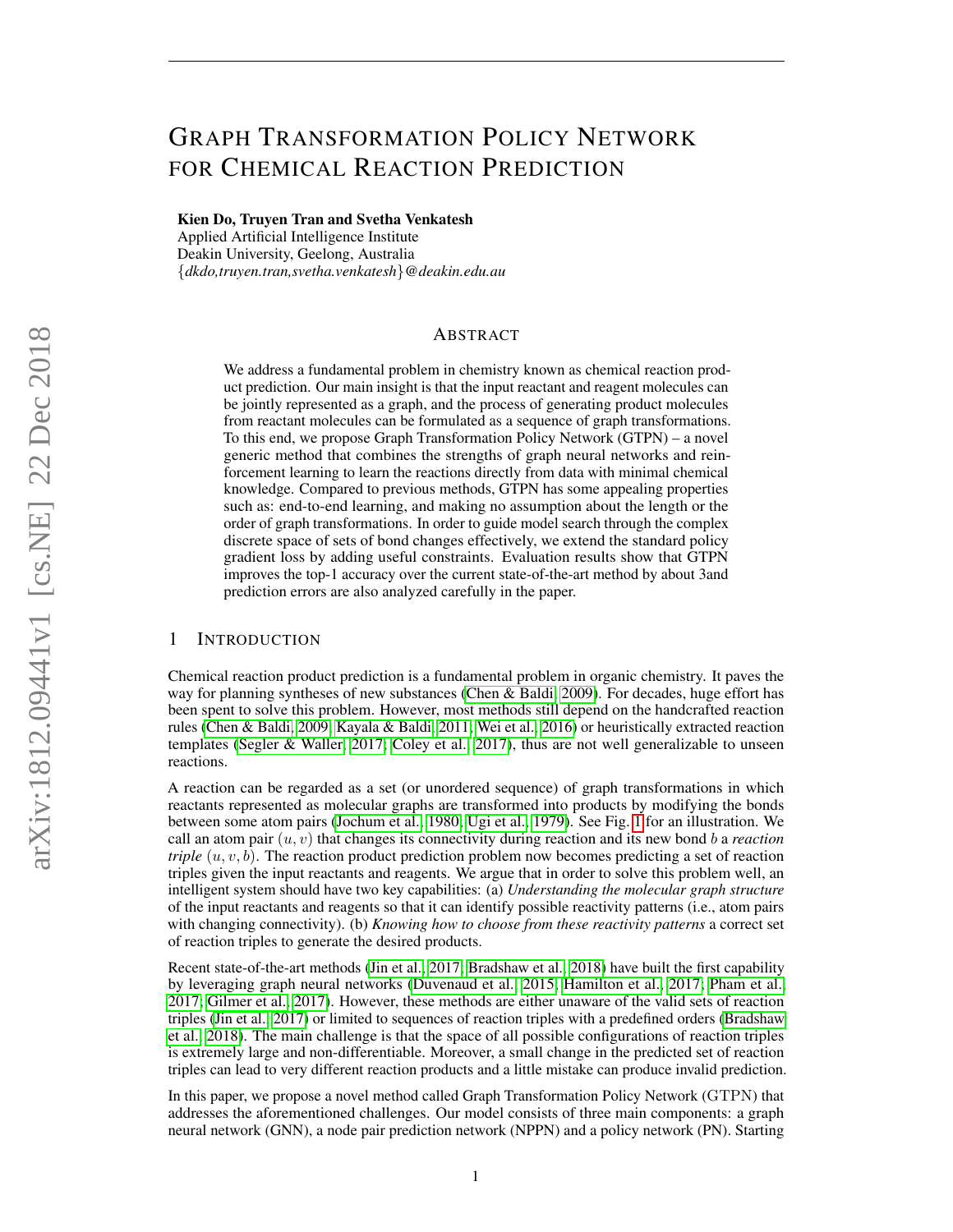<span id="page-1-0"></span>

Figure 1: A sample reaction represented as a set of graph transformations from reactants (leftmost) to products (rightmost). Atoms are labeled with their type (Carbon, Oxygen,...) and their index (1, 2,...) in the molecular graph. The atom pairs that change connectivity and their new bonds (if existed) are highlighted in green. There are two bond changes in this case: 1) The double bond between O:1 and C:2 becomes single. 2) A new single bond between C:2 and C:10 is added.

from the initial graph of reactant and reagent molecules, our model iteratively alternates between modeling an input graph using GNN and predicting a reaction triple using NPPN and PN to generate a new intermediate graph as input for the next step until it decides to stop. The final generated graph is considered as the predicted products of the reaction. Importantly, GTPN does not assume any fixed number or any order of bond changes but learn these properties itself. One can view GTPN as a reinforcement learning (RL) agent that operates on a complex and non-differentiable space of sets of reaction triples. To guide our model towards learning a diverse yet robust-to-small-changes policy, we customize our loss function by adding some useful constraints to the standard policy gradient loss [\(Mnih et al., 2016\)](#page-11-4).

To the best of our knowledge, GTPN is the most generic approach for the reaction product prediction problem so far in the sense that: i) It combines graph neural networks and reinforcement learning into a unified framework and trains everything end-to-end; ii) It does not use any handcrafted or heuristically extracted reaction rules/templates to predict the products. Instead, it automatically learns various types of reactions from the training data and can generalize to unseen reactions; iii) It can interpret how the products are formed via the sequence of reaction triples it generates.

We evaluate GTPN on two large public datasets named *USPTO-15k* and *USPTO*. Our method significantly outperforms all baselines in the top-1 accuracy, achieving new state-of-the-art results of 82.39% and 83.20% on *USPTO-15k* and *USPTO*, respectively. In addition, we also provide comprehensive analyses about the performance of GTPN and about different types of errors our model could make.

## 2 METHOD

## 2.1 CHEMICAL REACTION AS MARKOV DECISION PROCESS OF GRAPH TRANSFORMATIONS

A reaction occurs when reactant molecules interact with each other in the presence (or absence) of reagent molecules to form new product molecules by breaking or adding some of their bonds. Our main insight is that reaction product prediction can be formulated as predicting a sequence of such bond changes given the reactant and reagent molecules as input. A bond change is characterized by the atom pair (*where* the change happens) and the new bond type (*what* is the change). We call this atom pair a *reaction atom pair* and call this atom pair with the new bond type a *reaction triple*.

More formally, we represent the entire system of input reactant and reagent molecules as a labeled graph  $\mathcal{G} = (\mathcal{V}, \mathcal{E})$  with multiple connected components, each of which corresponds to a molecule. Nodes in  $\mathcal V$  are atoms labeled with their atomic numbers and edges in  $\mathcal E$  are bonds labeled with their bond types. Given  $G$  as input, we predict a sequence of reaction triples that transforms  $G$  into a graph of product molecules  $\mathcal{G}'$ .

As reactions vary in number of transformation steps, we represent the sequence of reaction triples as  $(\xi, u, v, b)^0$ ,  $(\xi, u, v, b)^1$ , ...,  $(\xi, u, v, b)^{T-1}$  or  $(\xi, u, v, b)^{0:T}$  for short. Here T is the maximum number of steps,  $(u, v)$  is a pair of nodes, b is the new edge type of  $(u, v)$ , and  $\xi$  is a binary signal that indicates the end of the sequence. If the sequence ends at  $T_{end} < T$ ,  $\xi^0$ , ... $\xi^{T_{end}-1}$  will be 1 and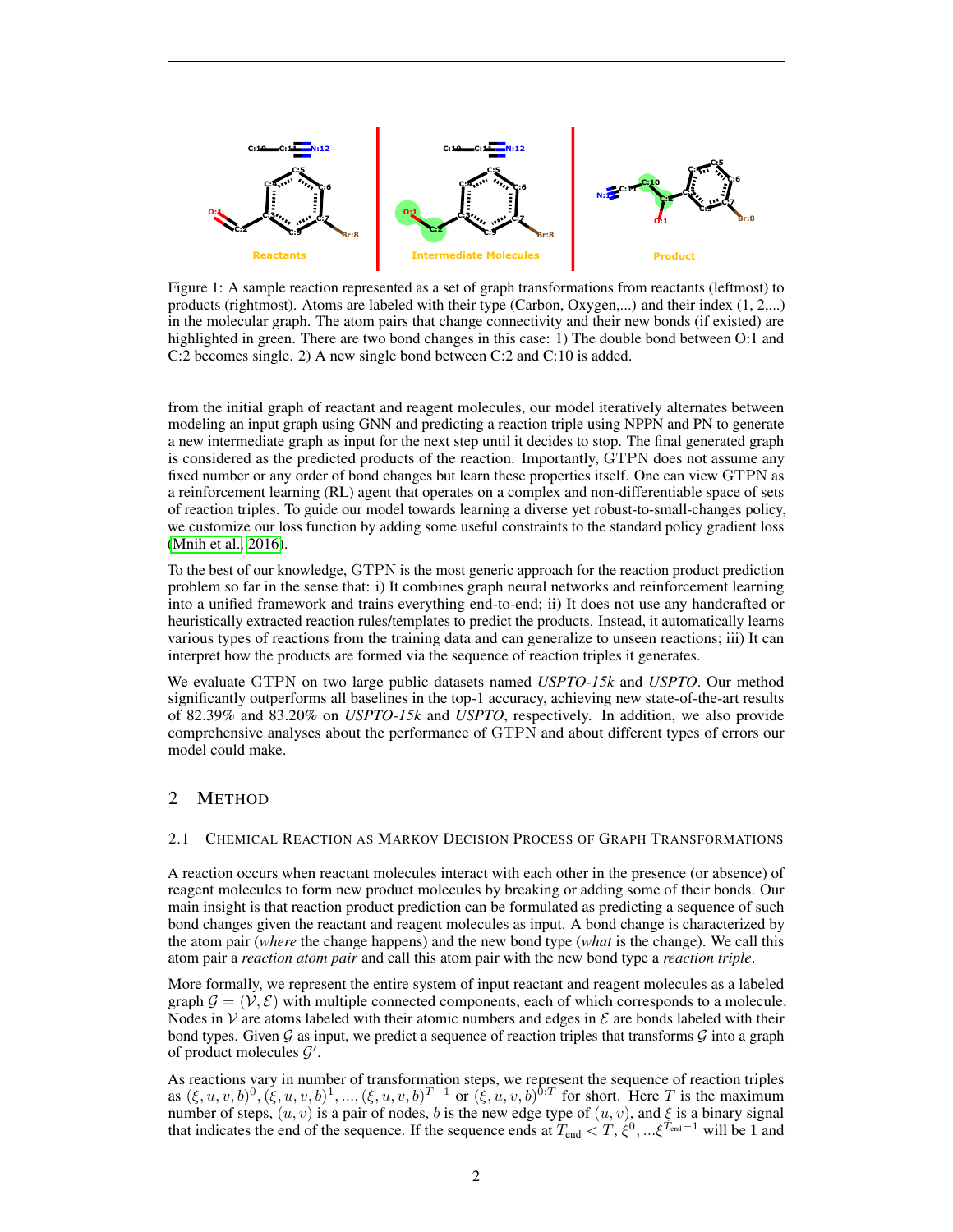<span id="page-2-0"></span>

Figure 2: Workflow of a Graph Transformation Policy Network (GTPN). At every step of the forward pass, our model performs 7 major functions: 1) Computing the atom representation vectors, 2) Computing the most possible K reaction atom pairs, 3) Predicting the continuation signal  $\xi$ , 4) Predicting the reaction atom pair  $(u, v)$ , 5) Predicting a new bond b of this atom pair, 6) Updating the atom representation vectors, and 7) Updating the recurrent state.

 $\xi^{T_{\text{end}}}, ..., \xi^{T-1}$  will be 0. At every step  $\tau$ , if  $\xi^{\tau} = 1$ , we apply the predicted edge change  $(u, v, b)^{\tau}$  on the current graph  $G^{\tau}$  to create a new intermediate graph  $G^{\tau+1}$  as input for the next step  $\tau + 1$ . This iterative process of graph transformation can be formulated as a Markov Decision Process (MDP) characterized by a tuple  $(S, A, P, R, \gamma)$ , in which S is a set of states, A is a set of actions, P is a state transition function, R is a reward function, and  $\gamma$  is a discount factor. Since the process is finite and contains no loop, we set the discount factor  $\gamma$  to be 1. The rest of the MDP tuple are defined as follows:

- State: A state  $s^{\tau} \in S$  is an intermediate graph  $\mathcal{G}^{\tau}$  generated at step  $\tau$  ( $0 \leq \tau < T$ ). When  $\tau = 0$ , we denote  $s^0 = \mathcal{G}^0 = \mathcal{G}$ .
- Action: An action  $a^{\tau} \in A$  performed at step  $\tau$  is the tuple  $(\xi, u, v, b)^{\tau}$ . The action is composed of three consecutive sub-actions:  $\xi^{\tau}$ ,  $(u, v)^{\tau}$ , and  $b^{\tau}$ . If  $\xi^{\tau} = 0$ , our model will ignore the next sub-actions  $(u, v)^\tau$  and  $b^\tau$ , and all the future actions  $(\xi, u, v, b)^{\tau+1}$ . Note that setting  $\xi^{\tau}$  to be the first sub-action is useful in case a reaction does not happen, i.e.,  $\xi^0=0$
- State Transition: If  $\xi^{\tau} = 1$ , the current graph  $\mathcal{G}^{\tau}$  is modified based on the reaction triple  $(u, v, b)$ <sup>T</sup> to generate a new intermediate graph  $\mathcal{G}^{\tau+1}$ . We do not incorporate chemical rules such as valency check during state transition because the current bond change may result in invalid intermediate molecules  $G^{\tau}$ , but later, other bond changes may compensate it to create the valid final products  $\mathcal{G}^{T_{\text{end}}}.$
- Reward: We use both immediate rewards and delayed rewards to encourage our model to learn the optimal policy faster. At every step  $\tau$ , if the model predicts  $\xi^{\tau}$ ,  $(u, v)^{\tau}$  or  $b^{\tau}$ correctly, it will receive a positive reward for each correct sub-action. Otherwise, a negative reward is given. After the prediction process has terminated, if the generated products are exactly the same as the groundtruth products, we give the model a positive reward, otherwise a negative reward. The concrete reward values are provided in Appendix [A.3.](#page-13-0)

## 2.2 GRAPH TRANSFORMATION POLICY NETWORK

In this section, we describe the architecture of our model − a Graph Transformation Policy Network (GTPN). GTPN has three main components namely a Graph Neural Network (GNN), a Node Pair Prediciton Network (NPPN), and a Policy Network (PN). Each component is responsible for one or several key functions shown in Fig. [2:](#page-2-0) GNN performs functions 1 and 6; NPPN performs function 2; and PN performs functions 3, 4 and 5. Apart from these components, GTPN also has a Recurrent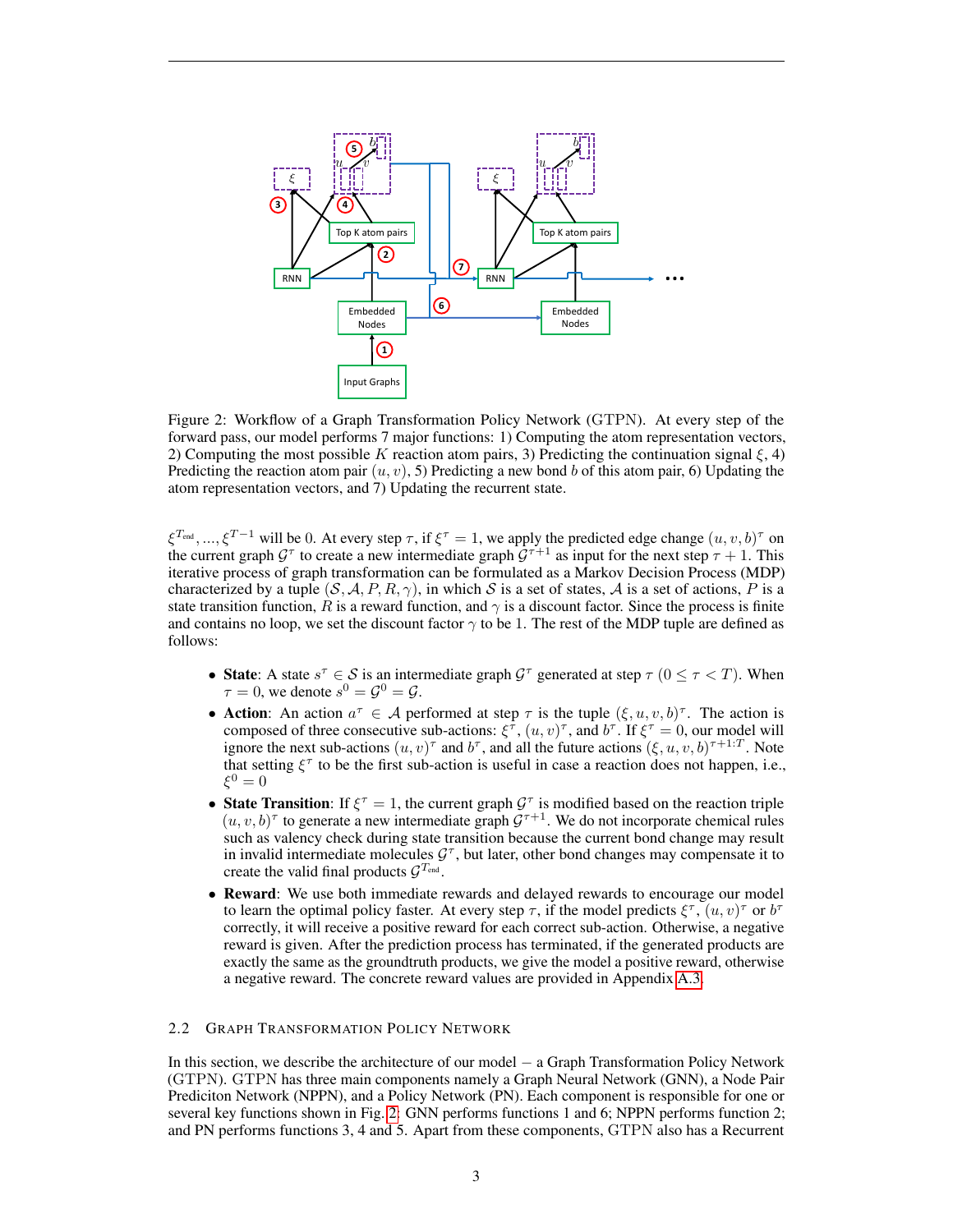Neural Network (RNN) to keep track of the past transformations. The hidden state  $h$  of this RNN is used by NPPN and PN to make accurate prediction.

#### 2.2.1 GRAPH NEURAL NETWORK

To model the intermediate graph  $\mathcal{G}^{\tau}$  at step  $\tau$ , we compute the *node state vector*  $\mathbf{x}_i^{\tau}$  of every node *i* in  $\mathcal{G}^{\tau}$  by using a variant of the Message Passing Neural Networks [\(Gilmer et al., 2017\)](#page-10-8):

<span id="page-3-2"></span>
$$
\boldsymbol{x}_i^{\tau} = \text{MessagePassing}^m\left(\boldsymbol{x}_i^{\tau-1}, \boldsymbol{v}_i, \mathcal{N}^{\tau}(i)\right) \tag{1}
$$

where m is the number of message passing steps;  $v_i$  is the feature vector of node  $i$ ;  $\mathcal{N}^{\tau}(i)$  is the set of all neighbor nodes of node i; and  $x_i^{\tau-1}$  is the state vector of node i at the previous step. When  $\tau = 0$ ,  $x_i^{\tau-1}$  is initialized from  $v_i$  using a neural network. Details about the MessagePassing(.) function are provided in Appendix [A.1.](#page-12-0)

## 2.2.2 NODE PAIR PREDICTION NETWORK

s

In order to predict how likely an atom pair  $(i, j)$  of the intermediate graph  $\mathcal{G}^{\tau}$  will change its bond, we assign  $(i, j)$  with a score  $s_{ij}^{\tau} \in \mathbb{R}$ . If  $s_{ij}^{\tau}$  is high,  $(i, j)$  is more probably a reaction atom pair, otherwise, less probably. Similar to [\(Jin et al., 2017\)](#page-10-4), we use two different networks called *"local"* network and "global" network for this task. In case of the "local" network,  $s_{ij}^{\tau}$  is computed as:

<span id="page-3-1"></span>
$$
\mathbf{z}_{ij}^{\tau} = \sigma \left( W_1 \left[ \boldsymbol{h}^{\tau-1}, (\boldsymbol{x}_i^{\tau} + \boldsymbol{x}_j^{\tau}), \boldsymbol{e}_{ij} \right] + b_1 \right) \tag{2}
$$

$$
s_{ij}^{\tau} = f^{\text{atom pair}}(z_{ij}^{\tau}) \tag{3}
$$

where  $f^{\text{atom pair}}$  is a neural network;  $\sigma$  is a nonlinear activation function (e.g., ReLU); [.] denotes vector concatenation;  $W_1$  and  $b_1$  are parameters;  $h^{\tau-1}$  is the hidden state of the RNN at the previous step; and  $e_{ij}$  is the representation vector of the bond between  $(i, j)$ . If there is no bond between  $(i, j)$ we assume that its bond type is *"NULL"*. We consider  $z_{ij}$  as the representation vector for the atom pair  $(i, j)$ .

The "*global*" network leverages self-attention [\(Vaswani et al., 2017;](#page-11-5) [Wang et al., 2018\)](#page-11-6) to detect compatibility between atom  $i$  and all other atoms before computing the scores:

<span id="page-3-0"></span>
$$
\begin{array}{rcl}\n\mathbf{r}_{ij}^{\tau} & = & \sigma \left( V_1 \left[ (\mathbf{x}_i^{\tau} + \mathbf{x}_j^{\tau}), \mathbf{e}_{ij} \right] + c_1 \right) \\
a_{ij}^{\tau} & = & \text{softmax} \left( V_2 \mathbf{r}_{ij}^{\tau} + c_2 \right) \\
\mathbf{c}_i^{\tau} & = & \sum_{j \in \mathcal{V}} a_{ij} \mathbf{x}_j^{\tau} \\
\mathbf{z}_{ij}^{\tau} & = & \sigma \left( W_1 \left[ \mathbf{h}^{\tau-1}, (\mathbf{x}_i^{\tau} + \mathbf{x}_j^{\tau}), (\mathbf{c}_i^{\tau} + \mathbf{c}_j^{\tau}), \mathbf{e}_{ij} \right] + b_1 \right)\n\end{array} \tag{4}
$$

$$
I_{ij}^{\tau} = f^{\text{atom pair}}(z_{ij}^{\tau})
$$
 (5)

where  $a_{ij}$  is the attention score from node i to every other node j;  $c_i$  is the context vector of atom i that summarizes the information from all other atoms.

During experiments, we tried both options mentioned above and saw that the "global" network clearly outperforms the *"local"* network so we set the *"global"* network as a default module in our model. In addition, since reagents never change their form during a reaction, we explicitly exclude all atom pairs that have either atoms belong to the reagents. This leads to better results than not using reagent information. Detailed analyses are provided in Appendix [A.5.](#page-15-0)

**Top-K atom pairs** Because the number of atom pairs that actually participate in a reaction is very small (usually smaller than 10) compared to the total number of atom pairs of the input molecules (usually hundreds or thousands), it is much more efficient to identify reaction triples from a small subset of highly probable reaction atom pairs. For that reason, we extract  $K$  ( $K \ll |\mathcal{V}|^2$ ) atom pairs with the highest scores. Later, we will predict reaction triples taken from these  $K$  atom pairs only. We denote the set of top- $K$  atom pairs, their corresponding scores, and representation vectors as  $\{(u_k, v_k)|k = \overline{1, K}\}, \{s_{u_kv_k}|k = \overline{1, K}\}$  and  $Z_K = \{z_{u_kv_k}|k = \overline{1, K}\}$ , respectively.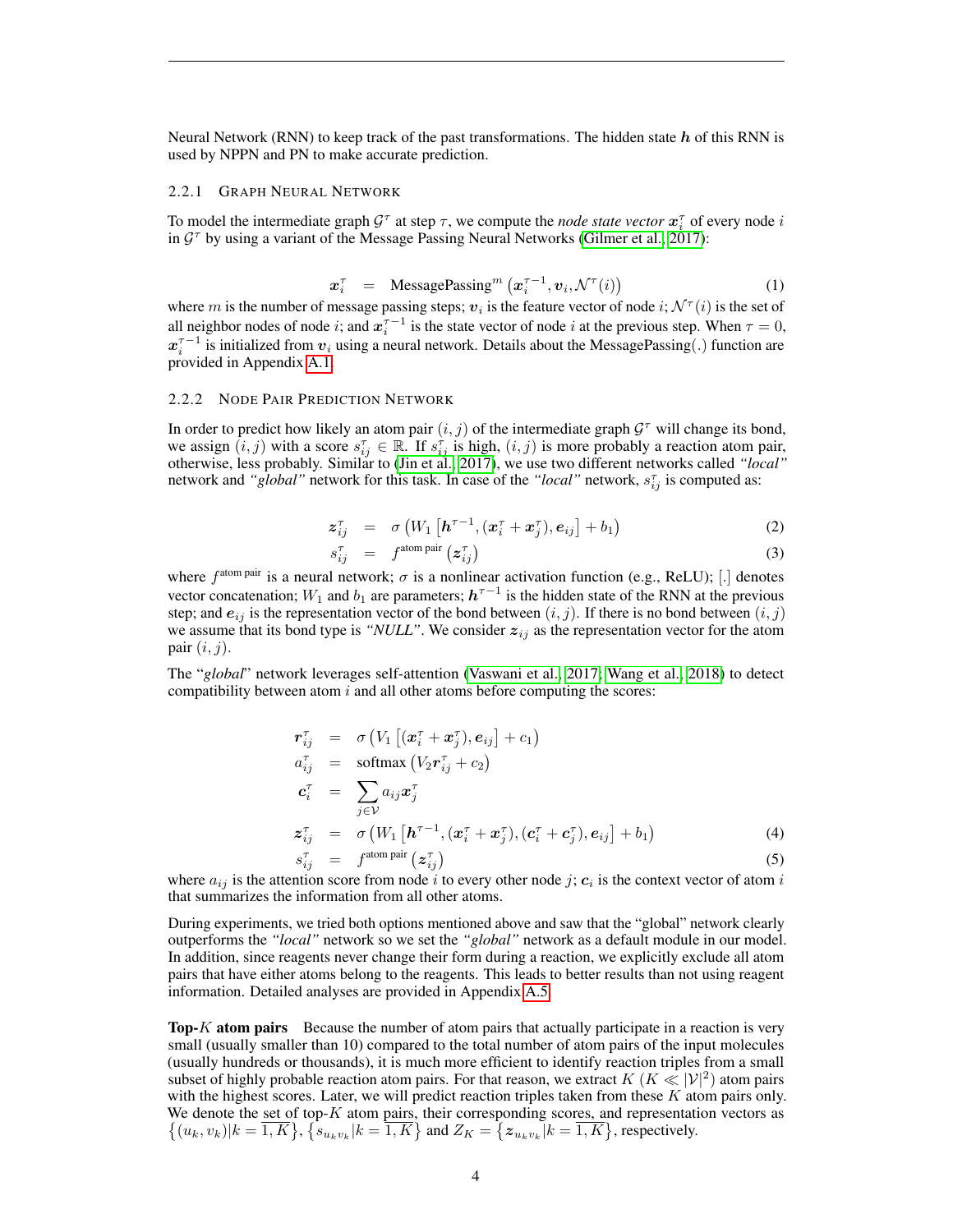## 2.2.3 POLICY NETWORK

**Predicting continuation signal** To account for varying number of transformation steps, PN generates a continuation signal  $\xi^{\tau} \in \{0, 1\}$  to indicate whether prediction should continue or terminate.  $\xi^{\tau}$  is drawn from a Bernoulli distribution:

 $p(\xi^{\tau} = 1) = \text{sigmoid}\left(f^{\text{signal}}\left(\left[h^{\tau-1}, g\left(Z_K^{\tau}\right)\right]\right)\right)$  (6) where  $h^{\tau-1}$  is the previous RNN state;  $Z_K^{\tau}$  is the set of representation vectors of the top K atom pairs at the current step;  $f^{\text{signal}}$  is a neural network;  $g$  is a function that maps an unordered set of inputs to an output vector. For simplicity, we use a mean function:

<span id="page-4-1"></span>
$$
\boldsymbol{z}_{K}^{\tau-1}=\boldsymbol{g}\left(Z_{K}^{\tau}\right)=\frac{1}{K}\sum_{k=1}^{K}\boldsymbol{W}\boldsymbol{z}_{u_{k}v_{k}}^{\tau-1}
$$

**Predicting atom pair** At the next sub-step, PN predicts which atom pair changes its bond during the reaction by sampling from the top- $K$  atom pairs with probability:

<span id="page-4-3"></span>
$$
p((u_k, v_k)^{\tau}) = \text{softmax}_K\left(s_{u_k v_k}^{\tau}\right) \tag{7}
$$

where  $s_{u_kv_k}^{\tau}$  is the score of the atom pair  $(u_k, v_k)^{\tau}$  computed in Eq. [\(5\)](#page-3-0). After predicting the atom pair  $(u, v)^{\tau}$ , we will mask it to ensure that it could not be in the top K again at future steps.

**Predicting bond type** Given an atom pair  $(u, v)^{\tau}$  sampled from the previous sub-step, we predict a new bond type  $b^{\tau}$  between u and v to get a complete reaction triple  $(u, v, b)^{\tau}$  using the probability:

<span id="page-4-2"></span>
$$
p(b^{\tau} | (u, v)^{\tau}) = \text{softmax}_{B} \left( f^{\text{bond}} \left( \left[ \boldsymbol{h}^{\tau-1}, \boldsymbol{z}_{uv}^{\tau}, (\boldsymbol{e}_b - \boldsymbol{e}_{b^{\text{old}}}) \right] \right) \right) \tag{8}
$$

where B is the total number of bond types;  $z_{uv}^{\tau}$  is the representation vector of  $(u, v)^{\tau}$  computed in Eq. [\(4\)](#page-3-0);  $b^{\text{old}}$  is the old bond of  $(u, v)$ ;  $e_{b^{\text{old}}}$  and  $e_b$  are the embedding vectors corresponding to the bond type  $b^{\text{old}}$  and b, respectively; and  $f^{\text{bond}}$  is a neural network.

## 2.3 UPDATING STATES

After predicting a complete reaction triple  $(u, v, b)^\tau$ , our model updates: i) the new recurrent hidden state  $h^{\tau}$ , and ii) the new node representation vectors  $x_i^{\tau+1}$  of the new intermediate graph  $\mathcal{G}^{\tau+1}$  for  $i \in \mathcal{V}$ . These updates are presented in Appendix [A.2.](#page-13-1)

#### 2.4 TRAINING

Loss function plays a central role in achieving fast training and high performance. We design the following loss:

$$
\mathcal{L} = \lambda_1 \mathcal{L}^{A2C} + \lambda_2 \mathcal{L}^{value} + \lambda_3 \mathcal{L}^{atom pair} + \lambda_4 \mathcal{L}^{over length} + \lambda_5 \mathcal{L}^{in top K}
$$

where  $\mathcal{L}^{A2C}$  is the Advantage Actor-Critic (A2C) loss [\(Mnih et al., 2016\)](#page-11-4) to account for the correct sequence of reaction triples;  $\mathcal{L}^{\text{value}}$  is the loss for estimating the value function used in A2C;  $\mathcal{L}^{\text{atom pair}}$ accounts for binary change in the bond of an atom pair;  $\mathcal{L}^{\text{over length}}$  penalizes long predicted sequences; and  $\mathcal{L}^{\text{in top }K}$  is the rank loss to force a ground-truth reaction atom pair to appear in the top-K; and  $\lambda_1, ..., \lambda_5 > 0$  are tunable coefficients. The component losses are explained in the following.

## 2.4.1 REACTION TRIPLE LOSS

The loss follows a policy gradient method known as Advantage Actor-Critic (A2C):

<span id="page-4-0"></span>
$$
\mathcal{L}^{\text{A2C}} = -\sum_{\tau=0}^{T_{\text{end}}-1} \left( A_{\text{signal}}^{\tau} \log p \left( \xi^{\tau} \right) + A_{\text{atom pair}}^{\tau} \log p \left( (u, v)^{\tau} \right) + A_{\text{bond}}^{\tau} \log p \left( b^{\tau} \right) \right) - A_{\text{signal}}^{T_{\text{end}} \log \pi \left( \xi^{T_{\text{end}}} \right)
$$
\n(9)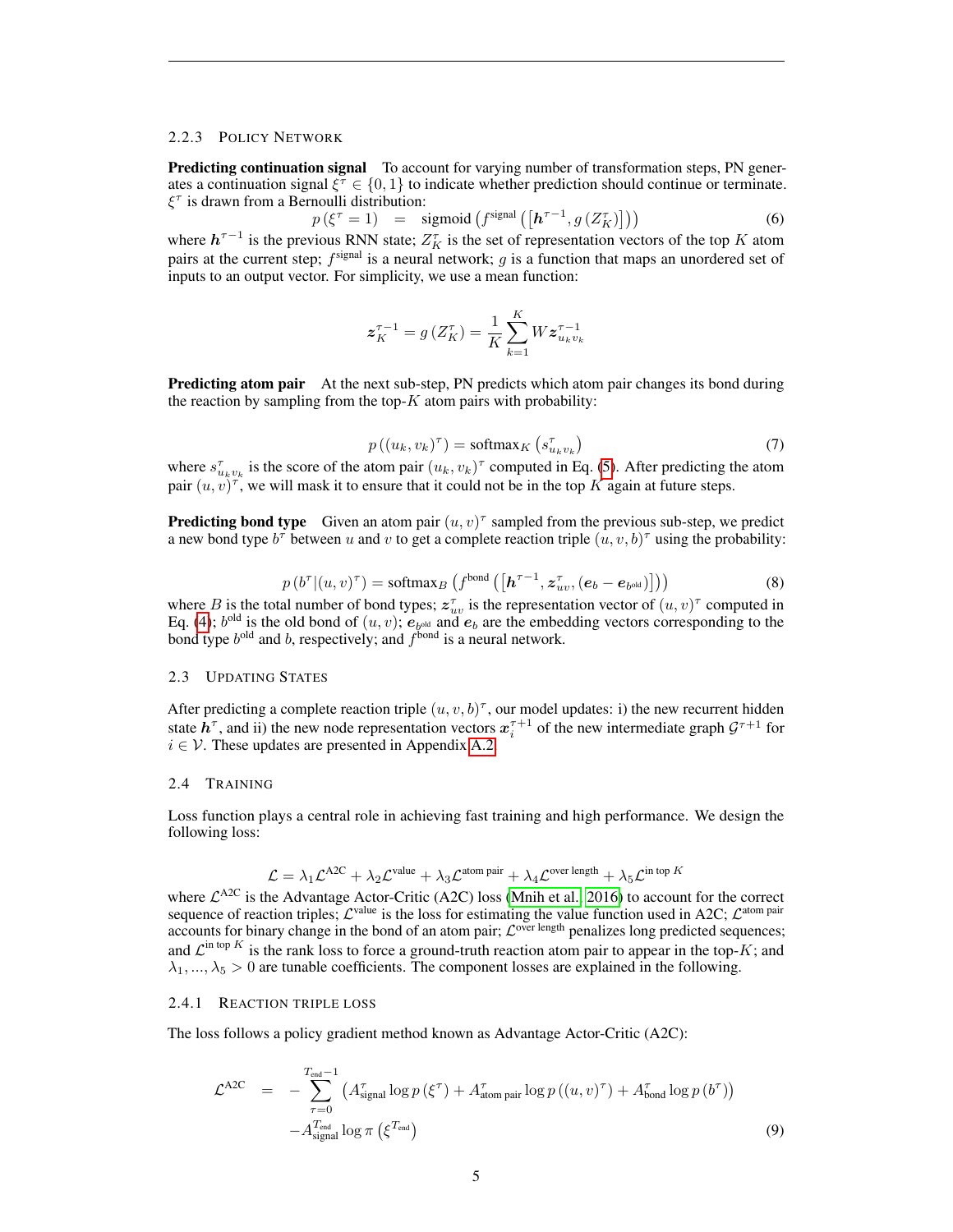where  $T_{end}$  is the first step that  $\xi = 0$ ;  $A_{signal}$ ,  $A_{atom\ pair}$  and  $A_{bond}$  are called *advantages*. To compute these advantages, we use the unbiased estimations called Temporal Different errors, defined as:

$$
A_{\text{signal}}^{\tau} = r_{\text{signal}}^{\tau} + \gamma V_{\phi} \left( Z_{K}^{\tau+1} \right) - V_{\phi} \left( Z_{K}^{\tau} \right) \tag{10}
$$

$$
A_{\text{atom pair}}^{\tau} = r_{\text{atom pair}}^{\tau} + \gamma V_{\phi} \left( Z_{K}^{\tau+1} \right) - V_{\phi} \left( Z_{K}^{\tau} \right) \tag{11}
$$

$$
A_{\text{bond}}^{\tau} = r_{\text{bond}}^{\tau} + \gamma V_{\phi} \left( Z_{K}^{\tau+1} \right) - V_{\phi} \left( Z_{K}^{\tau} \right) \tag{12}
$$

where  $r_{\text{signal}}^{\tau}$ ,  $r_{\text{atom pair}}^{\tau}$ ,  $r_{\text{bond}}^{\tau}$  are immediate rewards at step  $\tau$ ; at the final step  $\tau = T_{\text{end}}$ , the model receives additional delayed rewards;  $\gamma$  is the discount factor; and  $V_{\phi}$  is the parametric value function. We train  $V_{\phi}$  using the following mean square error loss:

$$
\mathcal{L}^{\text{value}} = \sum_{\tau=0}^{T_{\text{end}}} \left\| V_{\phi} \left( Z_{K}^{\tau} \right) - R^{\tau} \right\|^{2}
$$
\n(13)

where  $R^{\tau}$  is the return at step  $\tau$ .

Episode termination during training Although the loss defined in Eq. [\(9\)](#page-4-0) is correct, it is not good to use in practice because: i) If our model selects a wrong sub-action at any sub-step of the step  $T_{\text{wrong}}$  ( $T_{\text{wrong}}$  <  $T_{\text{end}}$ ), the whole predicted sequence will be incorrect regardless of what will be predicted from  $T_{\text{wrong}} + 1$  to  $T_{\text{end}}$ . Therefore, computing the loss for actions from  $T_{\text{wrong}} + 1$  to  $T_{\text{end}}$  is redundant. ii) More importantly, the incorrect updates of the graph structure at subsequent steps from  $T_{\text{wrong}} + 1$  to  $T_{\text{end}}$  will lead to cumulative prediction errors which make the training of our model much more difficult.

To resolve this issue, during training, we use a binary vector  $\zeta \in \{0,1\}^{3T}$  to keep track of the first wrong sub-action:  $\zeta^t = \begin{cases} 1 & \text{if } t \leq t_{\text{first wrong}} \\ 0 & \text{if } t \leq t_{\text{first}} \end{cases}$  $\frac{d}{dt}$  if  $t > t_{\text{first wrong}}$  where  $t_{\text{first wrong}}$  denotes the sub-step at which our

model chooses a wrong sub-action the first time. The actor-critic loss in Eq. [\(9\)](#page-4-0) now becomes:

<span id="page-5-0"></span>
$$
\mathcal{L}^{\text{A2C}} = -\sum_{\tau=0}^{T} \left( \zeta^{\tau} A_{\text{signal}}^{\tau} \log p \left( \xi^{\tau} \right) + \zeta^{(\tau+1)} A_{\text{atom pair}}^{\tau} \log p \left( (u, v)^{\tau} \right) + \zeta^{(\tau+2)} A_{\text{bond}}^{\tau} \log p \left( b^{\tau} \right) \right)
$$
\n(14)

where  $T$  is the maximum number of steps. Similarly, we change the value loss into:

$$
\mathcal{L}^{\text{value}}=\sum_{\tau=0}^{T}\zeta^{\tau}\left\Vert V_{\phi}\left(Z_{K}^{\tau}\right)-R^{\tau}\right\Vert ^{2}
$$

#### 2.4.2 REACTION ATOM PAIR LOSS

To train our model to assign higher scores to reaction atom pairs and lower to non-reaction atom pairs, we use the following cross-entropy loss function:

<span id="page-5-1"></span>
$$
\mathcal{L}^{\text{atom pair}} = -\sum_{\tau=0}^{T_{\text{first wrong}}} \sum_{i \in \mathcal{V}} \sum_{j \in \mathcal{V}, j \neq i} \eta_{ij\tau} \left( y_{ij} \log p_{ij} + (1 - y_{ij}) \log(1 - p_{ij}) \right) \tag{15}
$$

where  $T_{\text{first wrong}} = \left| \frac{t_{\text{first wrong}}}{3} \right|$ ;  $\eta_{ijt} \in \{0, 1\}$  is a mask of the atom pair  $(i, j)$  at step  $\tau$ ;  $y_{ij} \in \{0, 1\}$  is the label indicating whether the atom pair  $(i, j)$  is a reaction atom pair or not;  $p_{ij} = \text{sigmoid}(s_{ij})$ (see Eq. [\(5\)](#page-3-0)).

#### 2.4.3 CONSTRAINT ON THE SEQUENCE LENGTH

One major difficulty of the chemical reaction prediction problem is to know exactly when to stop prediction so we can make accurate inference. By forcing the model to stop immediately when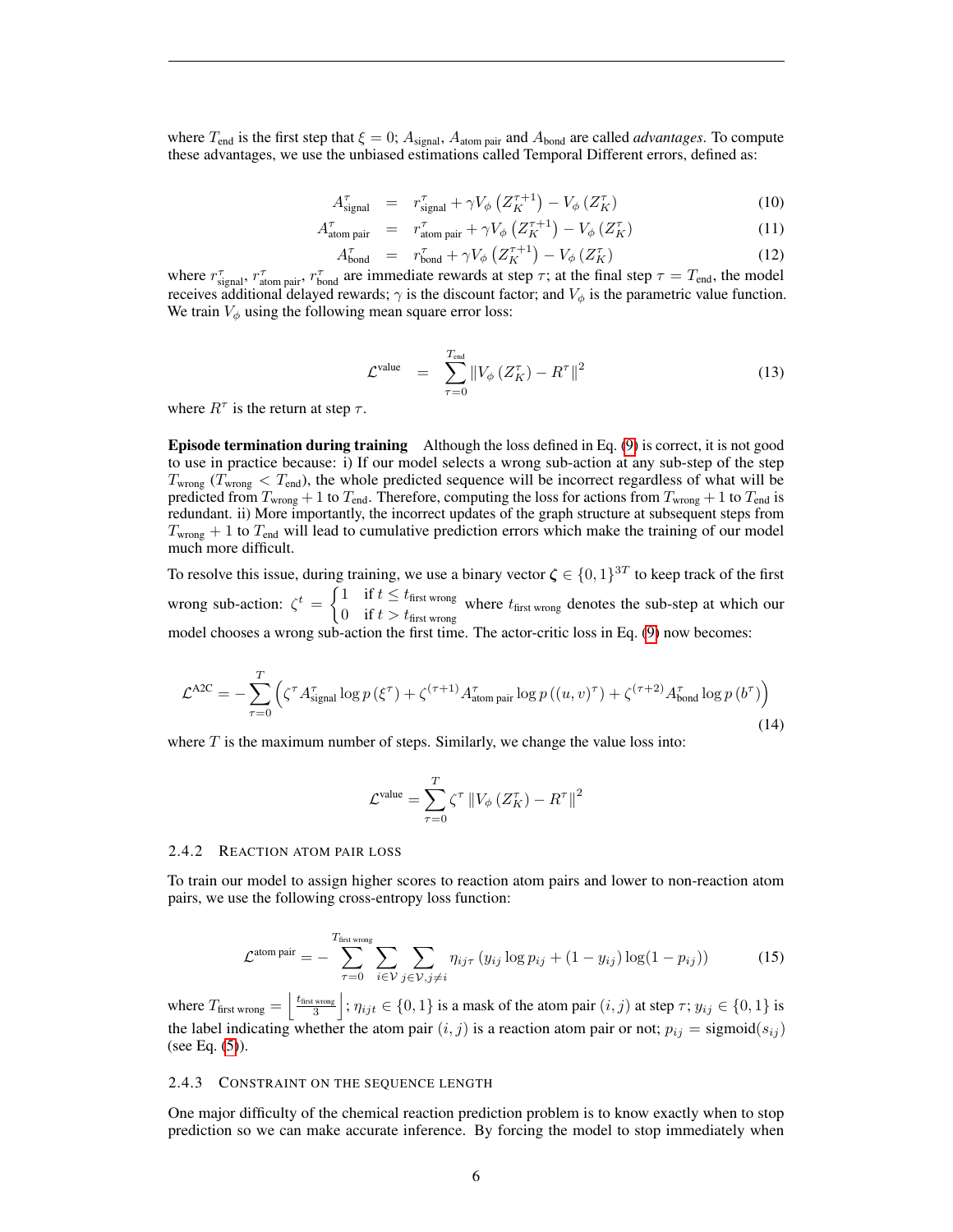making wrong prediction, we can prevent cumulative error and significantly reduce variance during training. But it also comes with a cost: The model cannot learn (because it does not have to learn) when to stop. This phenomenon can be visualized easily as the model predicts 1 for the signal at every step  $\tau$  during inference. In order to make the model aware of the correct sequence length during training, we define a loss that punishes the model if it produces a longer sequence than the ground truth sequence:

<span id="page-6-0"></span>
$$
\mathcal{L}^{\text{over length}} = -\sum_{T_{\text{end}}^{\text{gt}} \leq \tau < T_{\text{end}} \log p \left( \xi^{\tau} = 0 \right) \tag{16}
$$

where  $T_{end}^{gt}$  is the end step of the ground-truth sequence. Note that the loss in Eq. [\(16\)](#page-6-0) is not applied when  $T_{end} \leq T_{end}^{gt}$ . The reason is that forcing  $\xi^{\tau} = 1$  with  $T_{end} \leq \tau < T_{end}^{gt}$  is not theoretically correct because all the signals after  $T_{end}$  are assumed to be 0. The incentive to force  $T_{end}$  close to  $T_{end}$ <sup>gt</sup> when it is smaller than  $T_{\text{end}}^{\text{gt}}$  has already been included in the advantages in Eq. [\(14\)](#page-5-0).

## 2.4.4 CONSTRAINT ON THE TOP- $K$  ATOM PAIRS

Ideally, the loss from Eq. [\(15\)](#page-5-1) pushes a reaction atom pair  $(\tilde{u}, \tilde{v})^{\tau}$  into the top-K atom pairs at each step  $\tau < T_{end}^{gt}$ . However, this is not guaranteed, especially when  $\tau$  comes close to  $T_{end}^{gt}$ . To encourage the ground-truth reaction atom pair  $(\tilde{u}, \tilde{v})^{\tau}$  with the highest score to appear in the top  $K$ , we introduce an additional rank-based loss:

$$
\mathcal{L}^{\text{in top }K} = -\sum_{\tau=0}^{T_{\text{first wrong}}} \log p\left((\tilde{u}, \tilde{v})^{\tau} \text{ in top }K\right)
$$

where  $p((\tilde{u}, \tilde{v})^{\tau}$  in top K) is computed as:

$$
p\left((\tilde{u},\tilde{v})^{\tau}\text{ in top }K\right) = \frac{\exp\left(s_{\tilde{u}\tilde{v}}^{\tau}\right)}{\exp\left(s_{\tilde{u}\tilde{v}}^{\tau}\right) + \sum_{k=1}^{K}\exp\left(s_{u_kv_k}^{\tau}\right)}\tag{17}
$$

## 3 EXPERIMENTS

### 3.1 DATASET

We evaluate our model on two standard datasets *USPTO-15k* (15K reactions) and *USPTO* (480K reactions) which have been used in previous works [\(Jin et al., 2017;](#page-10-4) [Schwaller et al., 2018;](#page-11-7) [Bradshaw](#page-10-5) [et al., 2018\)](#page-10-5). Details about these datasets are given in Table [1.](#page-7-0) The USPTO dataset contains reactant, reagent and product molecules represented as SMILES strings. Using RDKit<sup>[1](#page-6-1)</sup>, we convert the SMILES strings into molecule objects and store them as graphs. For each reaction, every atom in the reactant and reagent molecules is identified with a unique "atom map number". This identity is the same in the products. Using this knowledge, we compare every atom pair in the input molecules with the correspondent in the product molecules to obtain a ground-truth set of reaction triples for training. In *USPTO-15k*, the ground-truth sets of reaction triples was precomputed by [\(Jin et al., 2017\)](#page-10-4).

#### <span id="page-6-2"></span>3.2 REACTION ATOM PAIR PREDICTION

In this section, we test our model's ability to identify reaction atom pairs by formulating it as a ranking problem with the scores computed in Eq. [\(5\)](#page-3-0). Similar to [\(Jin et al., 2017\)](#page-10-4), we use *Coverage@k* as the evaluation metric, which is the proportion of reactions that have *all* groundtruth reaction atom pairs appear in the top  $k$  predicted atom pairs.

We compare our proposed graph neural network (GNN) with Weisfeiler-Lehman Network (WLN) [\(Jin et al., 2017\)](#page-10-4) and Column Network (CLN) [\(Pham et al., 2017\)](#page-11-3). Since our GNN explicitly uses reagent information to compute the scores of atom pairs, we modify the implementation of WLN and

<span id="page-6-1"></span><sup>1</sup> https://www.rdkit.org/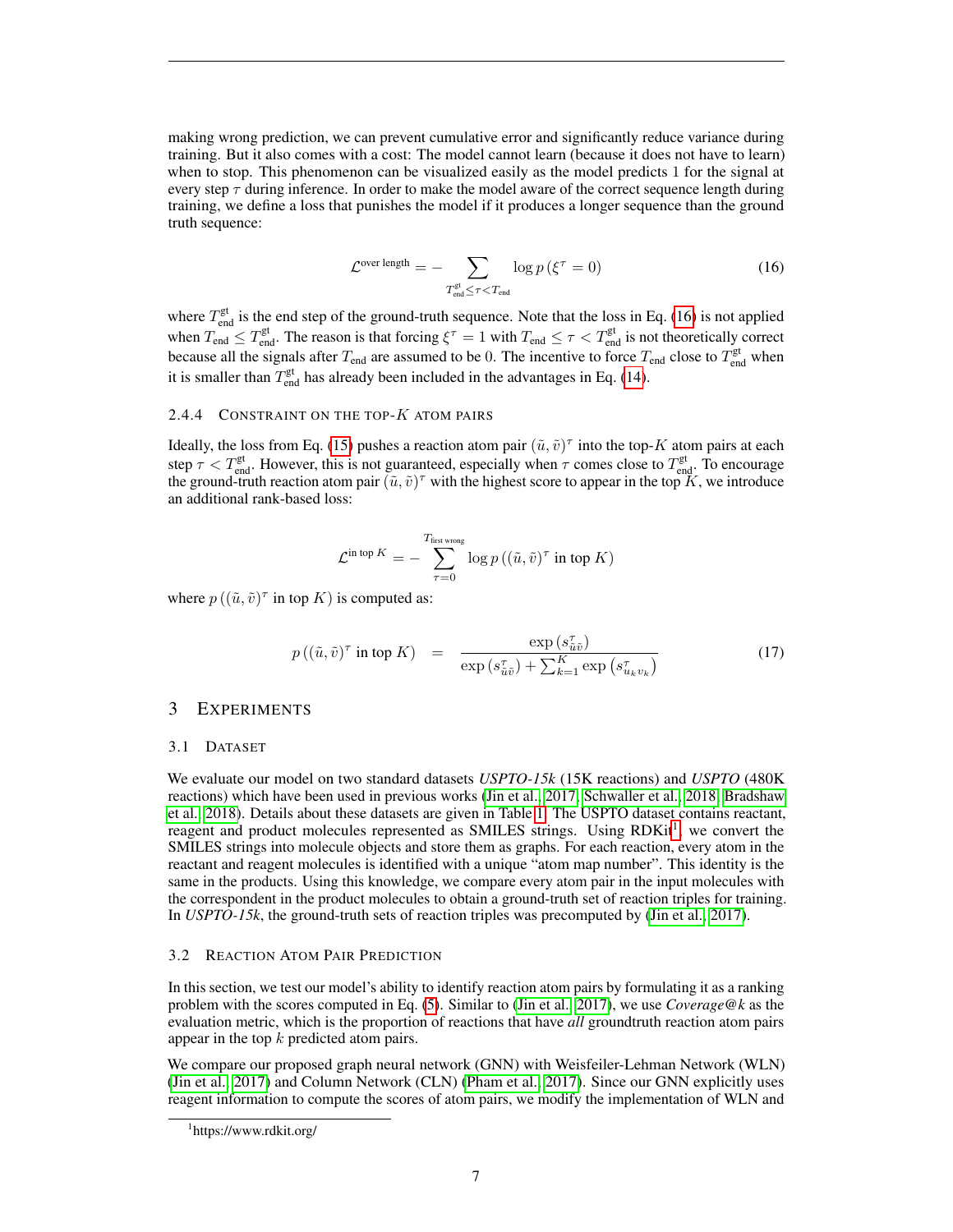<span id="page-7-0"></span>

| Dataset             |       | #reactions | $\overline{\text{\#changes}}$ | #molecules | #atoms           | #bonds     |  |
|---------------------|-------|------------|-------------------------------|------------|------------------|------------|--|
| $USPTO-15k$         | train | 10,500     |                               |            | 34.9<br>100<br>4 | 34.7       |  |
|                     | valid | 1,500      |                               |            | 94<br>34.5       | 34.2       |  |
|                     | test  | 3,000      |                               | 6          | 98<br>34.9       | 34.7       |  |
| <i><b>USPTO</b></i> | train | 409,035    | 2.2<br>6                      | 29<br>4.8  | 39.7             | 38.6       |  |
|                     | valid | 30,000     | 2.2<br>6                      | 4.8        | 39.6             | 38.5<br>58 |  |
|                     | test  | 40,000     | 2.2<br><sub>O</sub>           | 4.8        | 39.8             | 38.7<br>62 |  |

Table 1: Statistics of *USPTO-15k* and *USPTO* datasets. *"changes"* means bond changes, *"molecules"* means reactants and reagents in a reaction; *"atoms"* and *"bonds"* are defined for a molecule. Apart from *"#reactions"*, other columns are presented in the format "min | max | mean".

<span id="page-7-1"></span>

| Model                                      |       | $USPTO-15k$ |       | <i><b>USPTO</b></i> |       |       |
|--------------------------------------------|-------|-------------|-------|---------------------|-------|-------|
|                                            | C@6   | C@8         | C@10  | C@6                 | C@8   | C@10  |
| $WLN^*$ (Jin et al., 2017)                 | 81.6  | 86.1        | 89.1  | 89.8                | 92.0  | 93.3  |
| $\overline{\text{WLN}}$ (Jin et al., 2017) | 88.45 | 91.65       | 93.34 | 90.97               | 93.98 | 95.26 |
| $CLN$ (Pham et al., 2017)                  | 88.68 | 91.63       | 93.07 | 90.72               | 93.57 | 94.80 |
| Our GNN                                    | 88.92 | 92.00       | 93.57 | 91.24               | 94.17 | 95.33 |

Table 2: Results for reaction atom pair prediction. *C@k* is coverage at k. Best results are highlighted in bold. WLN\* is the original model from [\(Jin et al., 2017\)](#page-10-4) while WLN is our re-implemented version. Except for WLN\*, other models explicitly use reagent information.

CLN accordingly for fair comparison. From Table [2,](#page-7-1) we observe that our GNN clearly outperforms WLN and CLN in all cases. We attribute this improvement to the use of a separate node state vector  $x_i^t$  (different from the node feature vector  $v_i$ ) for updating the structural information of a node (see Eq. [\(21\)](#page-12-1)). The other two models, on the other hand, only use a single vector to store both the node features and structure, hence, some information may be lost. In addition, using explicit reagent information boosts the prediction accuracy, which improves the WLN by 1-7% depending on the metrics. The presence of reagent information reduces the number of atom pairs to be searched on and contributes to the likelihood of reaction atom pairs. Further results are presented in Appendix [A.5.](#page-15-0)

## 3.3 TOP-K ATOM PAIR EXTRACTION

<span id="page-7-2"></span>The performance of our model depends on the number of selected top atom pairs  $K$ . The value of K presents a trade-off between coverage and efficiency. In addition to the metric *Coverage@k* in Sec. [3.2,](#page-6-2) we use  $Recall@k$  which is the proportion of correct atom pairs that appear in top  $k$  to find the good K. Fig. [3](#page-7-2) shows *Coverage@k* and *Recall@k* for the *USPTO* dataset with respect to k. We see that both curves increase rapidly when  $k < 10$  and stablize when  $k > 10$ . We also ran experiments with  $k = 10, 15, 20$  and observed that their prediction results are quite similar. Hence, in what follows we select  $K = 10$  for efficiency.



Figure 3: *Coverage@k* and *Recall@k* with respect to k for the *USPTO* dataset.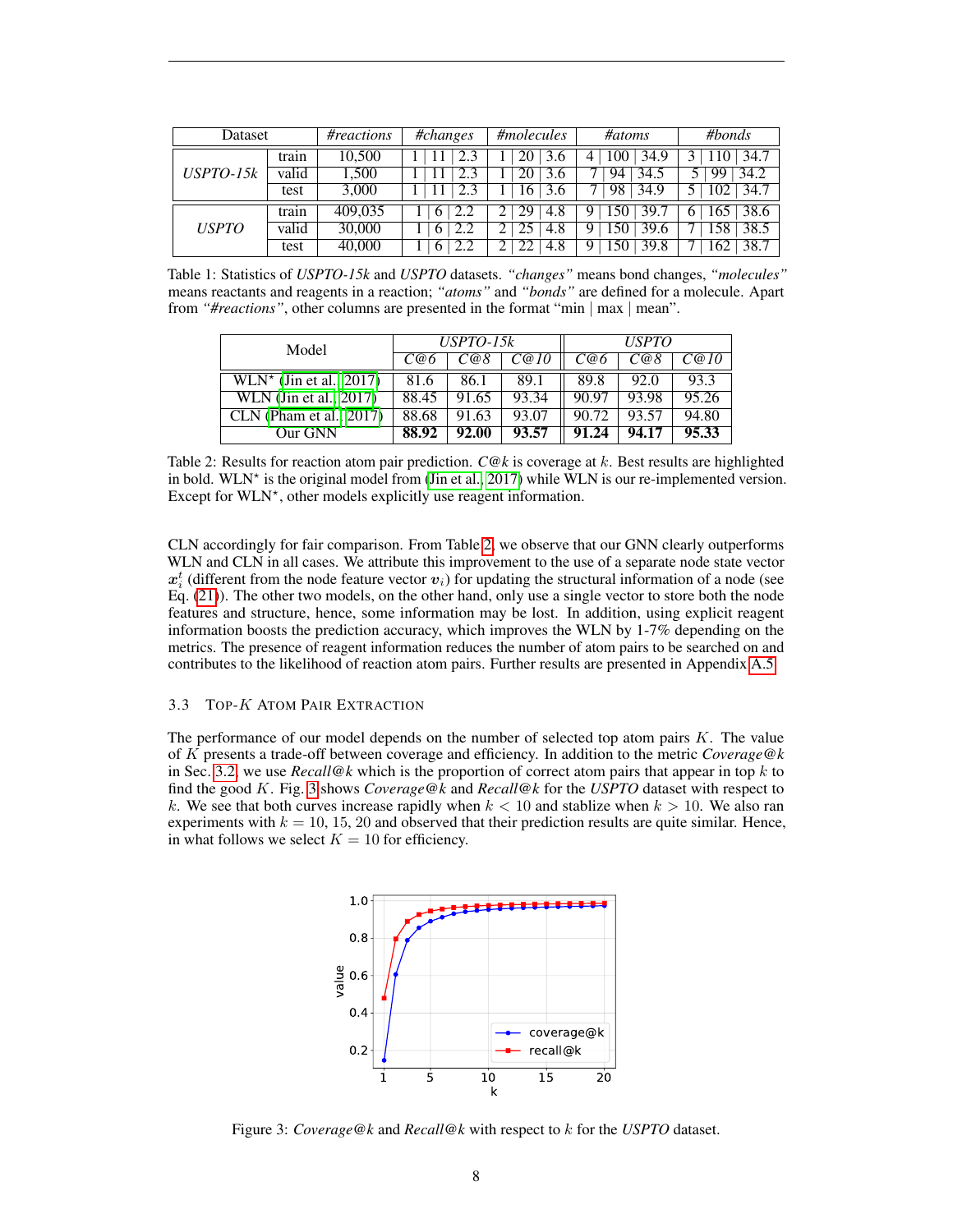<span id="page-8-0"></span>

| Model                                    | $USPTO-15k$ |       |       | <b>USPTO</b> |         |         |
|------------------------------------------|-------------|-------|-------|--------------|---------|---------|
|                                          | P@1         | P@3   | P@5   | P@1          | P@3     | P@5     |
| WLDN (Jin et al., 2017)                  | 76.7        | 85.6  | 86.8  | 79.6         | 87.7    | 89.2    |
| Seq2Seq (Schwaller et al., 2018)         |             |       |       | $80.3*$      | $86.2*$ | $87.5*$ |
| <b>GTPN</b>                              | 72.31       |       |       | 71.26        |         |         |
| $GTPN^{\diamondsuit}$                    | 74.56       | 82.62 | 84.23 | 73.25        | 80.56   | 83.53   |
| $GTPN^{\diamondsuit\clubsuit}$           | 74.56       | 83.19 | 84.97 | 73.25        | 84.31   | 85.76   |
| $GTPN^{\diamondsuit}\bullet$             | 82.39       | 85.60 | 86.68 | 83.20        | 84.97   | 85.90   |
| $GTPN^{\diamondsuit\spadesuit\clubsuit}$ | 82.39       | 85.73 | 86.78 | 83.20        | 86.03   | 86.48   |

Table 3: Results for reaction prediction. *P@k* is precision at k. State-of-the-art results from [\(Jin](#page-10-4) [et al., 2017\)](#page-10-4) are written in italic. Results from [\(Schwaller et al., 2018\)](#page-11-7) are marked with  $\star$  and they are computed on a slightly different version of USPTO that contains only single-product reactions. Best results are highlighted in bold.  $\Diamond$ : With beam search (beam width = 20),  $\bullet$ : Invalid product removal, ♣: Duplicated product removal.

## <span id="page-8-1"></span>3.4 REACTION PRODUCT PREDICTION

This experiment validates GTPN on full reaction product prediction against the recent state-of-the-art methods [\(Jin et al., 2017;](#page-10-4) [Schwaller et al., 2018\)](#page-11-7) using the accuracy metric. The recent method ELECTRO [\(Bradshaw et al., 2018\)](#page-10-5) is not compatible here because it was only evaluated on a subset of *USPTO* limited to linear chain topology. Comparison against ELECTRO is reported separately in Appendix [A.6.](#page-15-1) Table [3](#page-8-0) shows the prediction results. We produce multiple reaction product candidates by using beam search decoding with beam width  $N = 20$ . Details about beam search and its behaviors are presented in Appendix [A.4.](#page-14-0)

In brief, we compute the normalized-over-length log probabilities of  $N$  predicted sequences of reaction triples and sort these values in descending order to get a rank list of  $N$  possible reaction outcomes. Given a predicted sequence of reaction triples  $(u, v, b)^{0:T}$ , we can generate reaction products from input reactants simply by replacing the old bond of  $(u, v)^\tau$  with  $b^\tau$ . However, these products are not guaranteed to be valid (e.g., maximum valence constraint violation or aromatic molecules cannot be kekulized) so we post-process the outputs by removing all invalid products. The removal increases the top-1 accuracy by about 8% and 10% on *USPTO-15k* and *USPTO*, respectively. Due to the permutation invariance of the predicted sequence of reaction triples, some product candidates are duplicate and will also be removed. This does not lead to any change in *P@1* but slightly improves *P@3* and *P@5* by about 0.5-1% on the two datasets.

Overall, GTPN with beam search and post-processing outperforms both WLDN [\(Jin et al., 2017\)](#page-10-4) and Seq2Seq [\(Schwaller et al., 2018\)](#page-11-7) in the top-1 accuracy. For the top-3 and top-5, our model's performance is comparable to WLDN's on *USPTO-15k* and is worse than WLDN's on *USPTO*. It is not surprising since our model is trained to accurately predict the top-1 outcomes instead of ranking the candidates directly like WLDN. It is important to emphasize that we did not tune the model hyper-parameters when training on *USPTO* but reused the optimal settings from *USPTO-15k* (which is 25 times smaller than *USPTO*) so the results may not be optimal (see Appendix [A.3](#page-13-0) for more training detail).

## 4 RELATED WORK

## 4.1 LEARNING TO PREDICT CHEMICAL REACTION

In chemical reaction prediction, machine learning has replaced rule-based methods [\(Chen & Baldi,](#page-10-0) [2009\)](#page-10-0) for better generalizability and scalability. Existing machine learning-based techiques are either template-free [\(Kayala & Baldi, 2011;](#page-10-1) [Jin et al., 2017;](#page-10-4) [Fooshee et al., 2018\)](#page-10-9) and template-based [\(Wei](#page-11-0) [et al., 2016;](#page-11-0) [Segler & Waller, 2017;](#page-11-1) [Coley et al., 2017\)](#page-10-2). Both groups share the same mechanism: running multiple stages with the aid of reaction templates or rules. For example, in [\(Wei et al., 2016\)](#page-11-0) the authors proposed a two-stage model that first classifies reactions into different types based on the neural fingerprint vectors [\(Duvenaud et al., 2015\)](#page-10-6) of reactant and reagent molecules. Then, it applies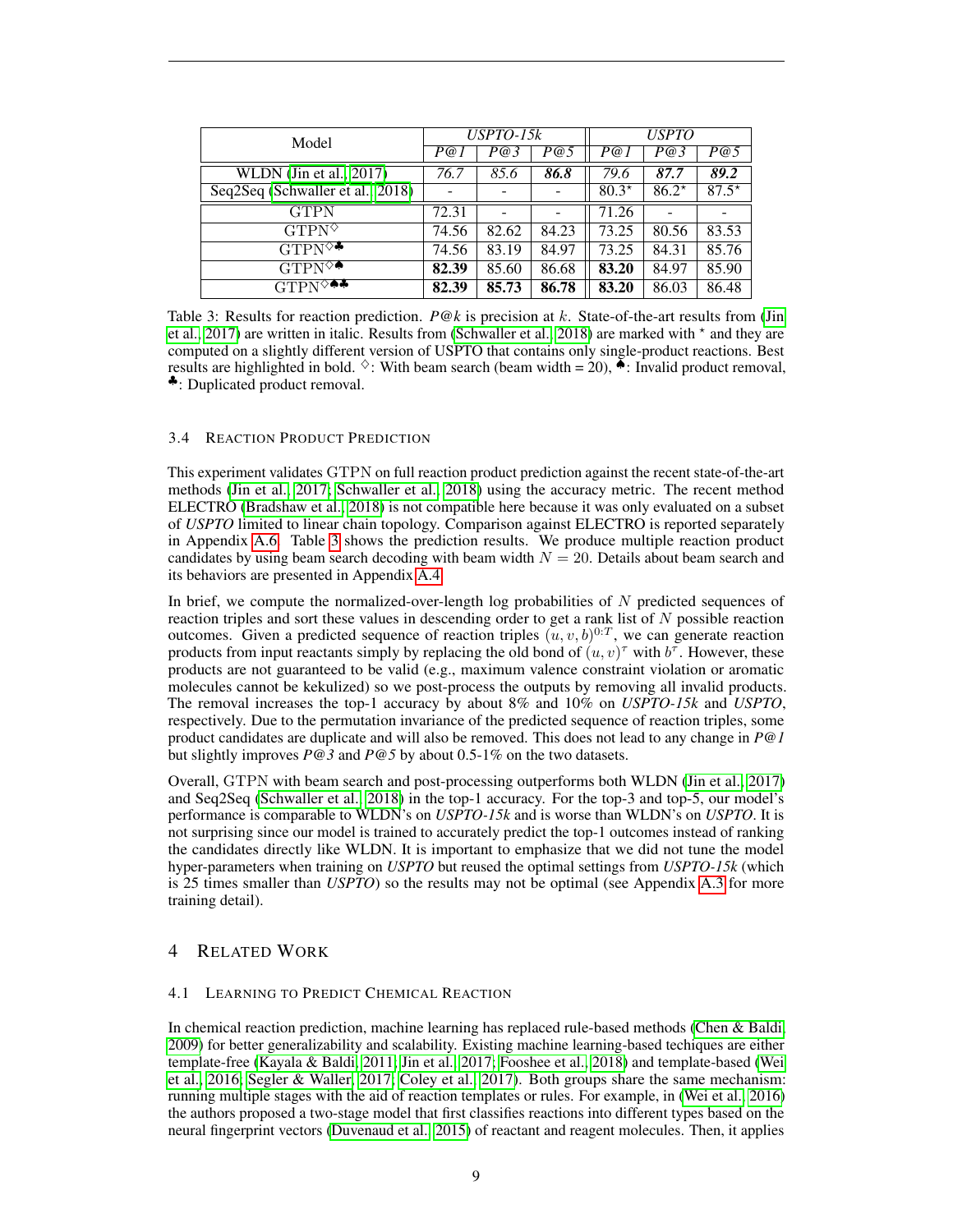pre-designed SMARTS transformation on the reactants with respect to the most suitable predicted reaction type to generate the reaction products.

The work of [\(Jin et al., 2017\)](#page-10-4) treats a reaction as a set of bond changes so in the first step, they predict which atom pairs are likely to be reactive using a variant of graph neural networks called Weisfeiler-Lehman Networks (WLNs). In the next step, they do almost the same as [\(Coley et al.,](#page-10-2) [2017\)](#page-10-2) by modifying the bond type between the selected atom pairs (with chemical rules satisfied) to create product candidates and rank them (with reactant molecules as addition input) using another kind of WLNs called Weifeiler-Lehman Different Networks (WLDNs).

To the best of our knowledge, [\(Jin et al., 2017\)](#page-10-4) is the first work that achieves remarkable results (with the Precision@1 is about 79.6%) on the large *USPTO* dataset containing more than 480 thousands reactions. Works of [\(Nam & Kim, 2016\)](#page-11-8) and [\(Schwaller et al., 2018\)](#page-11-7) avoid multi-stage prediction by building a seq2seq model that generates the (canonical) SMILES string of the single product from the concatenated SMILES strings of the reactants and reagents in an end-to-end manner. However, their methods cannot deal with sets of reactants/reagents/products properly as well as cannot provide concrete reaction mechanism for every reaction.

The most recent work on this topic is [\(Bradshaw et al., 2018\)](#page-10-5) which solves the reaction prediction problem by predicting a sequence of bond changes given input reactants and reagents represented as graphs. To handle ordering, they only select reactions with predefined topology. Our method, by contrast, is order-free and can be applied to almost any kind of reactions.

## 4.2 GRAPH NEURAL NETWORKS FOR MODELING MOLECULES

In recent years, there has been a fast development of graph neural networks (GNNs) for modeling molecules. These models are proposed to solve different problems in chemistry including toxicity prediction [\(Duvenaud et al., 2015\)](#page-10-6), drug activity classification [\(Shervashidze et al., 2011;](#page-11-9) [Dai](#page-10-10) [et al., 2016;](#page-10-10) [Pham et al., 2018\)](#page-11-10), protein interface prediction [\(Fout et al., 2017\)](#page-10-11) and drug generation [\(Simonovsky & Komodakis, 2018;](#page-11-11) [Jin et al., 2018\)](#page-10-12). Most of them can be regarded as variants of message-passing graph neural networks (MPGNNs) [\(Gilmer et al., 2017\)](#page-10-8).

## 4.3 REINFORCEMENT LEARNING FOR STRUCTURAL REASONING

Reinforcement learning (RL) has become a standard approach to many structural reasoning problems<sup>[2](#page-9-0)</sup> because it allows agents to perform discrete actions. A typical example of using RL for structural reasoning is drug generation [\(Li et al., 2018;](#page-11-12) [You et al., 2018\)](#page-11-13). Both [\(Li et al., 2018\)](#page-11-12) and [\(You](#page-11-13) [et al., 2018\)](#page-11-13) learn the same generative policy whose action set including: i) adding a new atom or a molecular scaffold to the intermediate graph, ii) connecting existing pair of atoms with bonds, and iii) terminating generation. However, [\(You et al., 2018\)](#page-11-13) uses an adversarial loss to enforce global chemical constraints on the generated molecules as a whole instead of using the common reconstruction loss as in [\(Li et al., 2018\)](#page-11-12). Other examples are path-based relational reasoning in knowledge graphs [\(Das et al., 2018\)](#page-10-13) and learning combinatorial optimization over graphs [\(Khalil](#page-11-14) [et al., 2017\)](#page-11-14).

## 5 DISCUSSION

We have introduced a novel method named Graph Transformation Policy Network (GTPN) for predicting products of a chemical reaction. GTPN uses graph neural networks to represent input reactant and reagent molecules, and uses reinforcement learning to find an optimal sequence of bond changes that transforms the reactants into products. We train GTPN using the Advantage Actor-Critic (A2C) method with appropriate constraints to account for notable aspects of chemical reaction. Experiments on real datasets have demonstrated the competitiveness of our model.

Although the GTPN was proposed to solve the chemical reaction problem, it is indeed generic to solve the graph transformation problem, which can be useful in reasoning about relations (e.g., see [\(Zambaldi et al., 2018\)](#page-11-15)) and changes in relation. Open rooms include addressing dynamic graphs over time, extending toward full chemical planning and structural reasoning using RL.

<span id="page-9-0"></span><sup>&</sup>lt;sup>2</sup>Structural reasoning is a problem of inferring or generating new structure (e.g. objects with relations)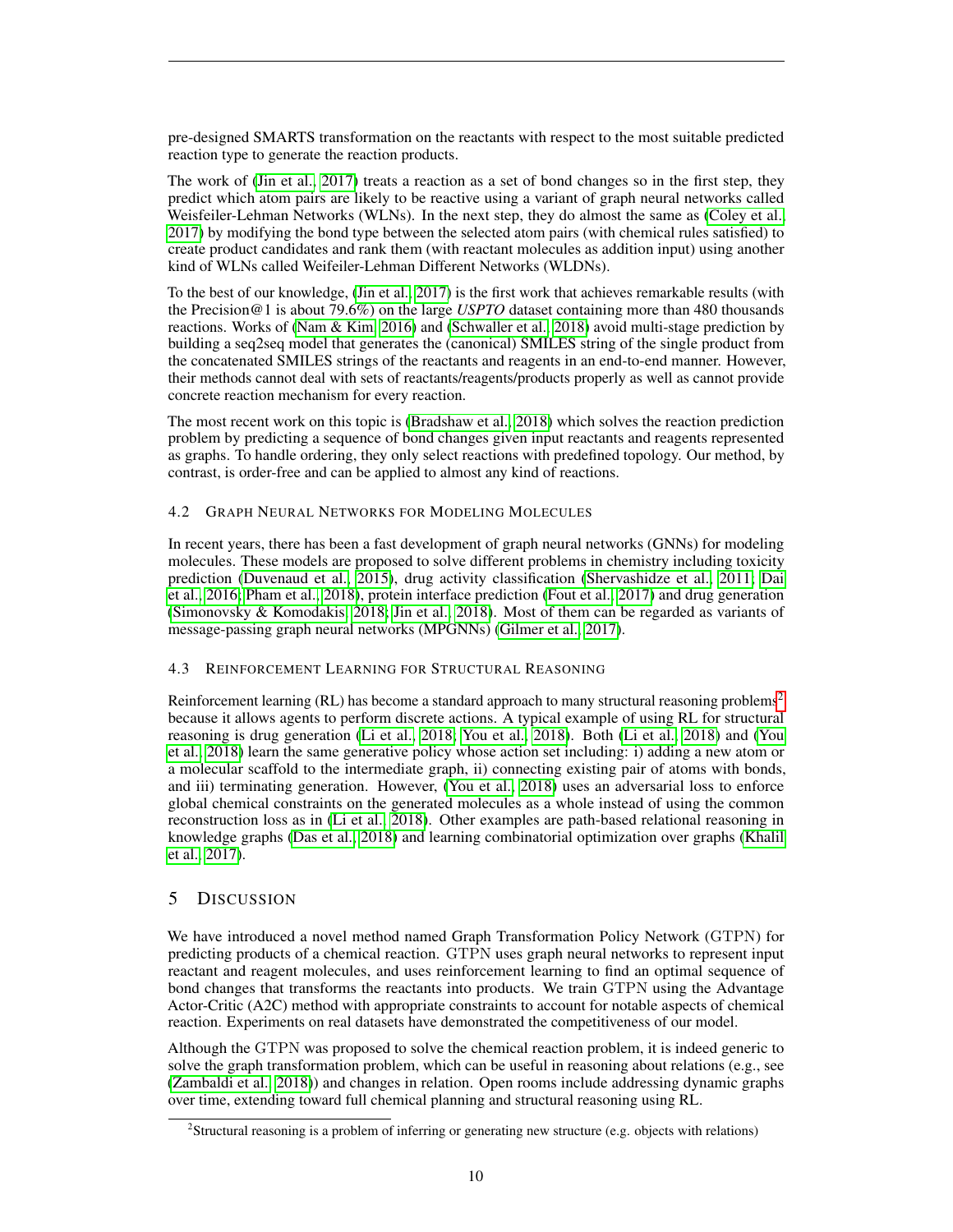## **REFERENCES**

- <span id="page-10-14"></span>Peter Battaglia, Razvan Pascanu, Matthew Lai, Danilo Jimenez Rezende, et al. Interaction networks for learning about objects, relations and physics. In *Advances in neural information processing systems*, pp. 4502–4510, 2016.
- <span id="page-10-5"></span>John Bradshaw, Matt J Kusner, Brooks Paige, Marwin HS Segler, and José Miguel Hernández-Lobato. Predicting electron paths. *arXiv preprint [arXiv:1805.10970](http://arxiv.org/abs/1805.10970)*, 2018.
- <span id="page-10-0"></span>Jonathan H Chen and Pierre Baldi. No electron left behind: a rule-based expert system to predict chemical reactions and reaction mechanisms. *Journal of chemical information and modeling*, 49 (9):2034–2043, 2009.
- <span id="page-10-15"></span>Kyunghyun Cho, Bart Van Merrienboer, Caglar Gulcehre, Dzmitry Bahdanau, Fethi Bougares, Holger ¨ Schwenk, and Yoshua Bengio. Learning phrase representations using RNN encoder-decoder for statistical machine translation. *EMNLP*, 2014.
- <span id="page-10-2"></span>Connor W Coley, Regina Barzilay, Tommi S Jaakkola, William H Green, and Klavs F Jensen. Prediction of organic reaction outcomes using machine learning. *ACS central science*, 3(5): 434–443, 2017.
- <span id="page-10-10"></span>Hanjun Dai, Bo Dai, and Le Song. Discriminative embeddings of latent variable models for structured data. In *International Conference on Machine Learning*, pp. 2702–2711, 2016.
- <span id="page-10-13"></span>Rajarshi Das, Shehzaad Dhuliawala, Manzil Zaheer, Luke Vilnis, Ishan Durugkar, Akshay Krishnamurthy, Alex Smola, and Andrew McCallum. Go for a walk and arrive at the answer: Reasoning over paths in knowledge bases using reinforcement learning. *ICLR*, 2018.
- <span id="page-10-6"></span>David K Duvenaud, Dougal Maclaurin, Jorge Iparraguirre, Rafael Bombarell, Timothy Hirzel, Alan´ Aspuru-Guzik, and Ryan P Adams. Convolutional networks on graphs for learning molecular fingerprints. In *Advances in Neural Information Processing Systems*, pp. 2224–2232, 2015.
- <span id="page-10-9"></span>David Fooshee, Aaron Mood, Eugene Gutman, Mohammadamin Tavakoli, Gregor Urban, Frances Liu, Nancy Huynh, David Van Vranken, and Pierre Baldi. Deep learning for chemical reaction prediction. *Molecular Systems Design & Engineering*, 2018.
- <span id="page-10-11"></span>Alex Fout, Jonathon Byrd, Basir Shariat, and Asa Ben-Hur. Protein interface prediction using graph convolutional networks. In *Advances in Neural Information Processing Systems*, pp. 6530–6539, 2017.
- <span id="page-10-8"></span>Justin Gilmer, Samuel S Schoenholz, Patrick F Riley, Oriol Vinyals, and George E Dahl. Neural message passing for quantum chemistry. In *Proceedings of the International Conference on Machine Learning*, 2017.
- <span id="page-10-7"></span>Will Hamilton, Zhitao Ying, and Jure Leskovec. Inductive representation learning on large graphs. In *Proceedings of Advances in Neural Information Processing Systems*, pp. 1025–1035, 2017.
- <span id="page-10-16"></span>Kaiming He, Xiangyu Zhang, Shaoqing Ren, and Jian Sun. Deep residual learning for image recognition. In *Proceedings of the IEEE conference on computer vision and pattern recognition*, pp. 770–778, 2016.
- <span id="page-10-4"></span>Wengong Jin, Connor Coley, Regina Barzilay, and Tommi Jaakkola. Predicting Organic Reaction Outcomes with Weisfeiler-Lehman Network. In *Advances in Neural Information Processing Systems*, pp. 2604–2613, 2017.
- <span id="page-10-12"></span>Wengong Jin, Regina Barzilay, and Tommi Jaakkola. Junction tree variational autoencoder for molecular graph generation. *International Conference on Machine Learning (ICML)*, 2018.
- <span id="page-10-3"></span>Clemens Jochum, Johann Gasteiger, and Ivar Ugi. The principle of minimum chemical distance (pmcd). *Angewandte Chemie International Edition in English*, 19(7):495–505, 1980.
- <span id="page-10-1"></span>Matthew A Kayala and Pierre F Baldi. A machine learning approach to predict chemical reactions. In *Advances in Neural Information Processing Systems*, pp. 747–755, 2011.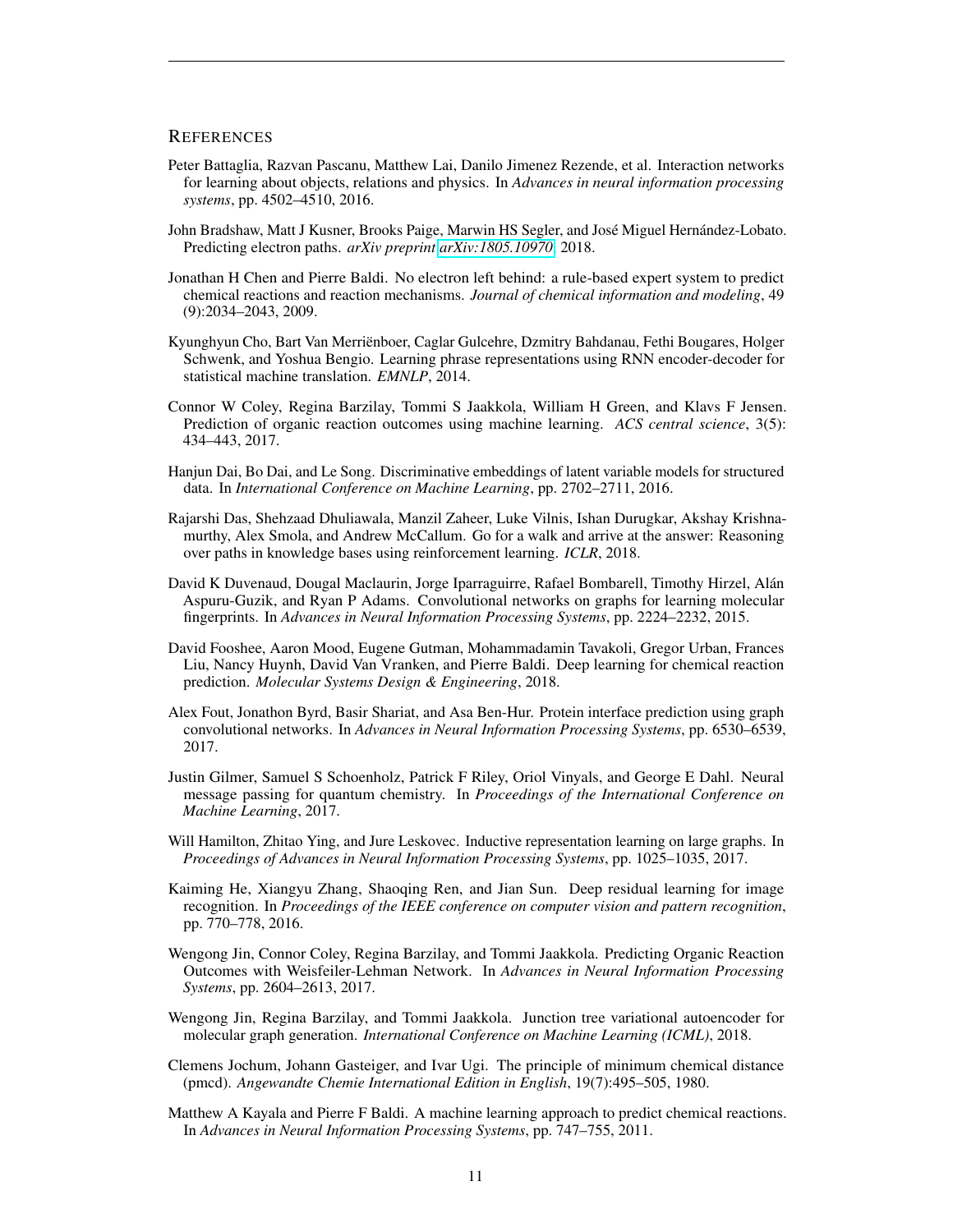- <span id="page-11-14"></span>Elias Khalil, Hanjun Dai, Yuyu Zhang, Bistra Dilkina, and Le Song. Learning combinatorial optimization algorithms over graphs. In *Advances in Neural Information Processing Systems*, pp. 6348–6358, 2017.
- <span id="page-11-18"></span>Diederik P Kingma and Jimmy Ba. Adam: A method for stochastic optimization. *International Conference on Learning Representations (ICLR)*, 2015.
- <span id="page-11-12"></span>Yibo Li, Liangren Zhang, and Zhenming Liu. Multi-objective de novo drug design with conditional graph generative model. *Journal of Cheminformatics*, 10, 2018.
- <span id="page-11-4"></span>Volodymyr Mnih, Adria Puigdomenech Badia, Mehdi Mirza, Alex Graves, Timothy Lillicrap, Tim Harley, David Silver, and Koray Kavukcuoglu. Asynchronous methods for deep reinforcement learning. In *International conference on machine learning*, pp. 1928–1937, 2016.
- <span id="page-11-8"></span>Juno Nam and Jurae Kim. Linking the neural machine translation and the prediction of organic chemistry reactions. *arXiv preprint [arXiv:1612.09529](http://arxiv.org/abs/1612.09529)*, 2016.
- <span id="page-11-3"></span>Trang Pham, Truyen Tran, Dinh Phung, and Svetha Venkatesh. Column networks for collective classification. In *Proceedings of AAAI Conference on Artificial Intelligence*, 2017.
- <span id="page-11-10"></span>Trang Pham, Truyen Tran, and Svetha Venkatesh. Graph memory networks for molecular activity prediction. *ICPR*, 2018.
- <span id="page-11-16"></span>Michael Schlichtkrull, Thomas N Kipf, Peter Bloem, Rianne van den Berg, Ivan Titov, and Max Welling. Modeling relational data with graph convolutional networks. *15th European Semantic Web Conference (ESWC-18)*, 2018.
- <span id="page-11-7"></span>Philippe Schwaller, Theophile Gaudin, David Lanyi, Costas Bekas, and Teodoro Laino. "found in translation": Predicting outcome of complex organic chemistry reactions using neural sequence-tosequence models. *Chemical Science*, 9:6091–6098, 2018.
- <span id="page-11-1"></span>Marwin HS Segler and Mark P Waller. Neural-symbolic machine learning for retrosynthesis and reaction prediction. *Chemistry–A European Journal*, 23(25):5966–5971, 2017.
- <span id="page-11-9"></span>Nino Shervashidze, Pascal Schweitzer, Erik Jan van Leeuwen, Kurt Mehlhorn, and Karsten M Borgwardt. Weisfeiler-Lehman graph kernels. *Journal of Machine Learning Research*, 12(Sep): 2539–2561, 2011.
- <span id="page-11-11"></span>Martin Simonovsky and Nikos Komodakis. GraphVAE: Towards Generation of Small Graphs Using Variational Autoencoders. *arXiv preprint [arXiv:1802.03480](http://arxiv.org/abs/1802.03480)*, 2018.
- <span id="page-11-17"></span>Rupesh K Srivastava, Klaus Greff, and Jürgen Schmidhuber. Training very deep networks. In *Advances in neural information processing systems*, pp. 2377–2385, 2015.
- <span id="page-11-2"></span>Ivar Ugi, Johannes Bauer, Josef Brandt, Josef Friedrich, Johann Gasteiger, Clemens Jochum, and Wolfgang Schubert. New applications of computers in chemistry. *Angewandte Chemie International Edition in English*, 18(2):111–123, 1979.
- <span id="page-11-5"></span>Ashish Vaswani, Noam Shazeer, Niki Parmar, Jakob Uszkoreit, Llion Jones, Aidan N Gomez, Łukasz Kaiser, and Illia Polosukhin. Attention is all you need. In *Advances in Neural Information Processing Systems*, pp. 5998–6008, 2017.
- <span id="page-11-6"></span>Xiaolong Wang, Ross Girshick, Abhinav Gupta, and Kaiming He. Non-local neural networks. In *The IEEE Conference on Computer Vision and Pattern Recognition (CVPR)*, 2018.
- <span id="page-11-0"></span>Jennifer N Wei, David Duvenaud, and Alán Aspuru-Guzik. Neural networks for the prediction of organic chemistry reactions. *ACS Central Science*, 2(10):725–732, 2016.
- <span id="page-11-13"></span>Jiaxuan You, Bowen Liu, Rex Ying, Vijay Pande, and Jure Leskovec. Graph convolutional policy network for goal-directed molecular graph generation. *NIPS*, 2018.
- <span id="page-11-15"></span>Vinicius Zambaldi, David Raposo, Adam Santoro, Victor Bapst, Yujia Li, Igor Babuschkin, Karl Tuyls, David Reichert, Timothy Lillicrap, Edward Lockhart, et al. Relational deep reinforcement learning. *arXiv preprint [arXiv:1806.01830](http://arxiv.org/abs/1806.01830)*, 2018.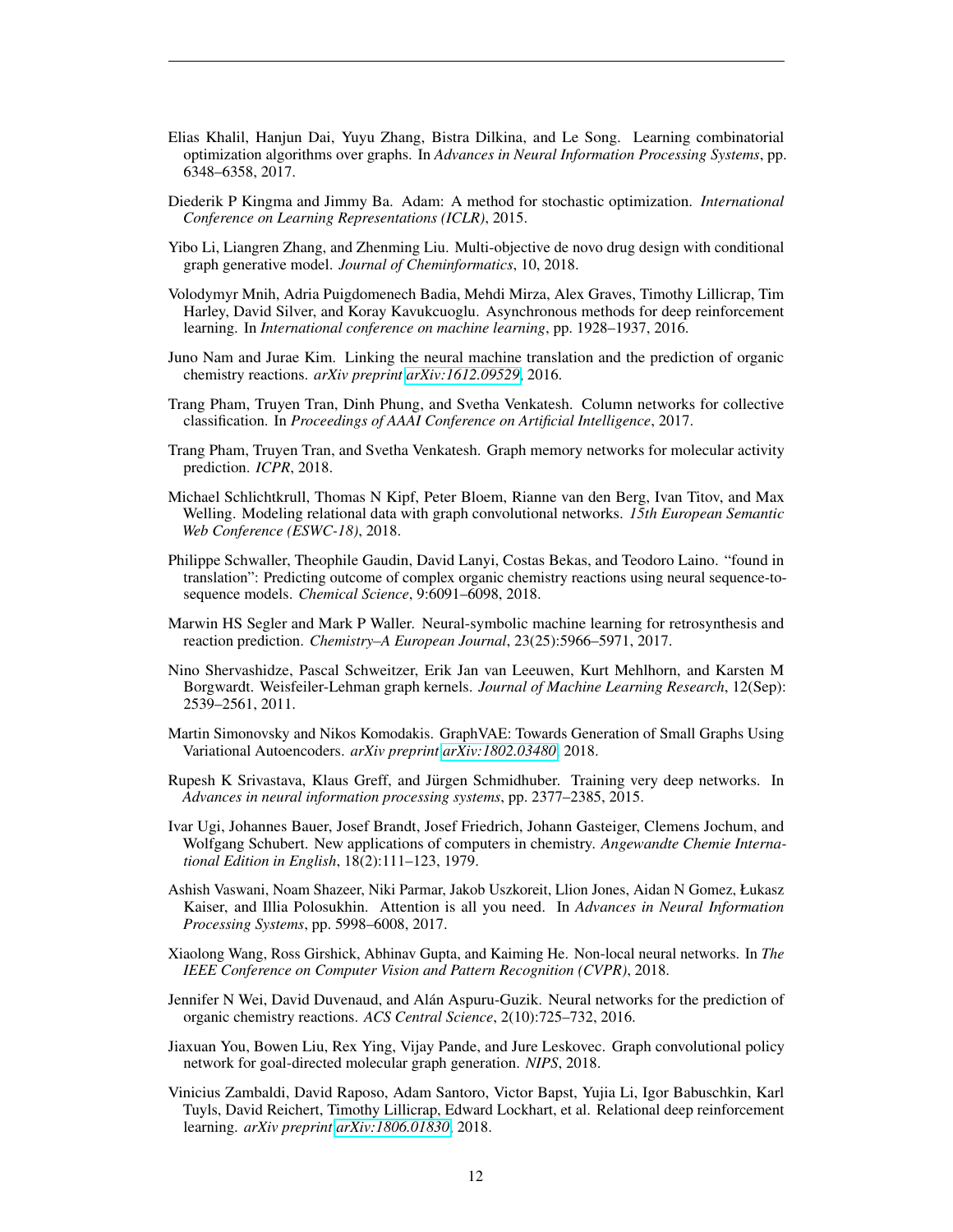## A APPENDIX

#### <span id="page-12-0"></span>A.1 GRAPH NEURAL NETWORK

In this section, we describe our graph neural network (GNN) in detail. Since our GNN does not use the recurrent hidden state  $h^{\tau}$ , we exclude the time step  $\tau$  from our notations for clarity. Instead, we use t to denote a message passing step.

#### GRAPH NOTATIONS

Input to our GNN is a graph  $\mathcal{G} = (\mathcal{V}, \mathcal{E})$  in which each node  $i \in \mathcal{V}$  is represented by a node feature vector  $v_i$  and each edge  $(i, j) \in \mathcal{E}$  is represented by an edge feature vector  $e_{ij}$ . For example of molecular graph, the node feature vector  $v_i$  may include chemical information about the atom i such as its type, charge and degree. Similarly,  $e_{ij}$  captures the bond type between the two atoms i and j. We denote by  $\mathcal{N}(i)$  the set of all neighbor nodes of node i together with their links to node i:

 $\mathcal{N}(i) \equiv \{(j, e_{ij}) | j \text{ is a neighbor node of } i\}$ 

If we only care about the neighbor nodes of i not their links, we use the notation  $\mathcal{N}_n(i)$  defined as:

 $\mathcal{N}_n(i) \equiv \{j \mid j \text{ is a neighbor node of } i\}$ 

In addition to  $\bm{v}_i$ , node  $i$  also has a state vector  $\bm{x}_i$  to store information about itself and the surrounding context. This state vector is updated recursively using the neural message passing method [\(Battaglia](#page-10-14) [et al., 2016;](#page-10-14) [Pham et al., 2017;](#page-11-3) [Hamilton et al., 2017;](#page-10-7) [Gilmer et al., 2017;](#page-10-8) [Schlichtkrull et al., 2018\)](#page-11-16). The initial state  $x_i^0$  is the nonlinear mapping of  $v_i$ :

$$
\boldsymbol{x}_i^0 = \sigma \left( W \boldsymbol{v}_i + b \right) \tag{18}
$$

#### COMPUTING NEIGHBOR MESSAGES

At the message passing step t, we compute the message  $m_{ij}^t$  from every neighbor node  $j \in \mathcal{N}_n(i)$  to node i as:

<span id="page-12-2"></span>
$$
\begin{array}{rcl}\n\bm{m}_{ij}^t & = & f\left(\bm{x}_i^t, \bm{x}_j^t, \bm{e}_{ij}\right) \\
& = & \sigma\left(W\left[\bm{x}_i^t, \bm{x}_j^t, \bm{e}_{ij}\right] + b\right)\n\end{array} \tag{19}
$$

where  $\lceil \cdot \rceil$  denotes concatenation; and  $\sigma$  is a nonlinear function.

#### AGGREGATING NEIGHBOR MESSAGES

Then, we aggregate all the messages sent to node  $i$  into a single message vector by averaging:

<span id="page-12-3"></span>
$$
\boldsymbol{m}_i^t = \frac{1}{|\mathcal{N}_n(i)|} \sum_{j \in \mathcal{N}_n(i)} \boldsymbol{m}_{ij}^t \tag{20}
$$

where  $|\mathcal{N}_n(i)|$  is the number of neighbor nodes of node *i*.

### UPDATING NODE STATE

Finally, we update the state of node  $i$  as follows:

<span id="page-12-1"></span>
$$
\boldsymbol{x}_i^{t+1} = g\left(\boldsymbol{x}_i^t, \boldsymbol{m}_i^t, \boldsymbol{v}_i\right) \tag{21}
$$

where  $g(.)$  is a Highway Network [\(Srivastava et al., 2015\)](#page-11-17):

<span id="page-12-4"></span>
$$
x_i^{t+1} = \text{Highway}\left(x_i^t, \boldsymbol{m}_i^t, \boldsymbol{v}_i\right) \tag{22}
$$

$$
= \alpha * \tilde{x}_i^{t+1} + (1 - \alpha) * x_i^t \tag{23}
$$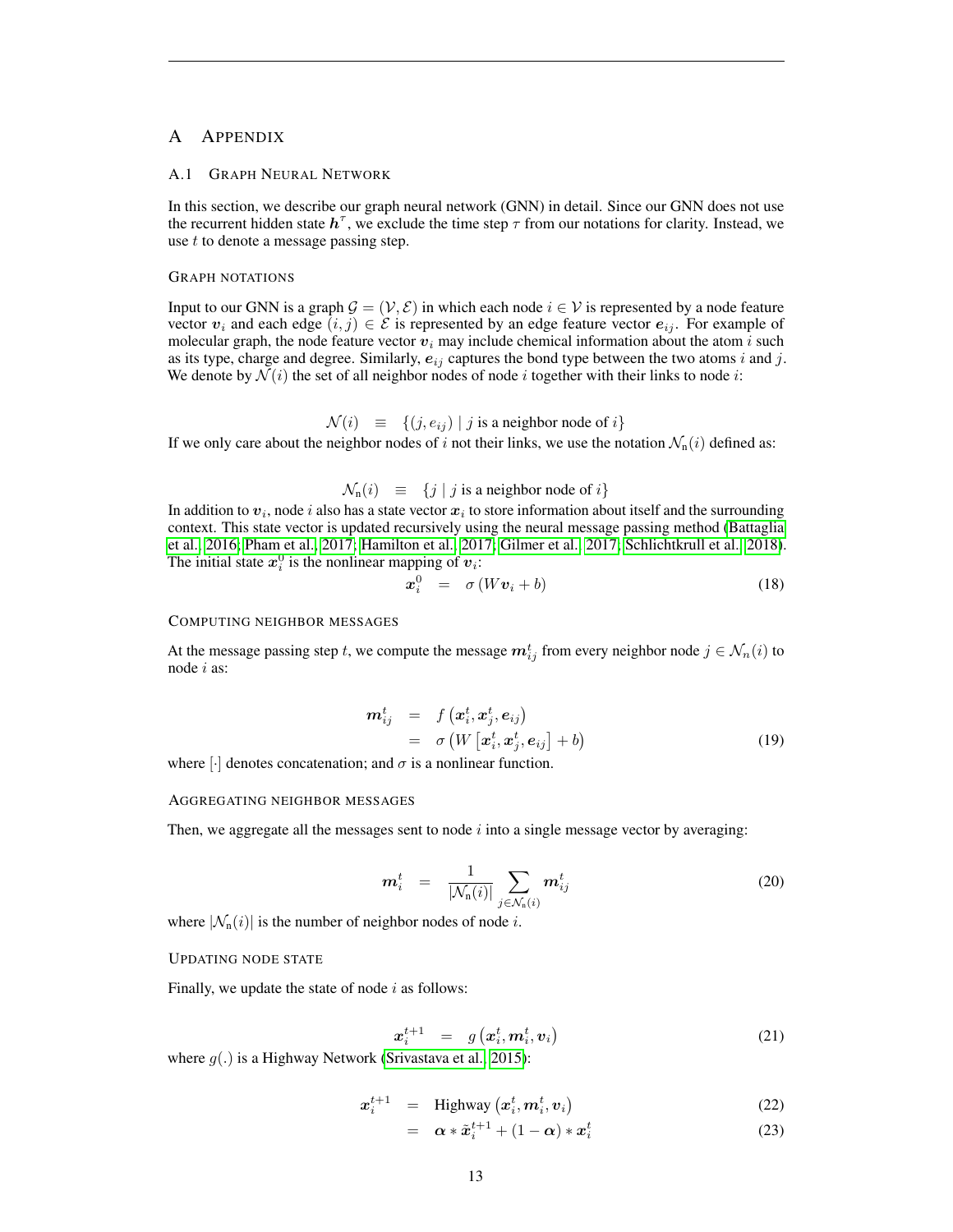where  $\tilde{x}_i^{t+1}$  is the nonlinear part which is computed as:  $\bar{\boldsymbol{x}}_i^{t+1} = \sigma\left(W_1\left[\boldsymbol{x}_i^{t}, \boldsymbol{m}_i^{t}, \boldsymbol{v}_i^{t}\right] + b_1\right)$ and  $\alpha$  is the gate controlling the flow of information:

$$
\boldsymbol{\alpha} = \text{sigmoid}(W_2\left[\boldsymbol{x}_i^t, \boldsymbol{m}_i^t, \boldsymbol{v}_i^t\right] + b_2)
$$

By combining Eqs. [\(19](#page-12-2)[,20,](#page-12-3)[22\)](#page-12-4) together, one step of message passing update for node i can be written in a generic way as follows:

<span id="page-13-3"></span>
$$
x_i^{t+1} = \text{MessagePassing}\left(x_i^t, v_i, \mathcal{N}(i)\right) \tag{24}
$$

## <span id="page-13-1"></span>A.2 UPDATING STATES

#### UPDATING RNN STATE

We keep the old representation of the edge that have been modified in the hidden memory of the RNN as follows:

<span id="page-13-2"></span>
$$
h^{\tau} = \text{GRU}\left(h^{\tau - 1}, z_{uv}^{\tau}\right) \tag{25}
$$

where GRU stands for Gated Recurrent Units [\(Cho et al., 2014\)](#page-10-15);  $z_{uv}^{\tau}$  is the representation vector of the atom pair  $(u, v)^\tau$  including its old bond (see Eq. [4\)](#page-3-0). Eq. [\(25\)](#page-13-2) allows the model to keep track of all the changes happening to the graph so far so it can make more accurate prediction later.

## UPDATING GRAPH STRUCTURE AND NODE STATES

After predicting a reaction triple  $(u, v, b)^\tau$  at step  $\tau$ , we update the graph structure and node states based on the new bond change. First, to update the graph structure, we simply update the neighbor set of  $u$  and  $v$  with information from the other atom and the new bond type  $b$  as follows:

<span id="page-13-5"></span>
$$
\mathcal{N}^{\tau}(u) = (\mathcal{N}^{\tau-1}(u) \setminus (v, b^{\text{old}})) \cup (v, b) \tag{26}
$$

$$
\mathcal{N}^{\tau}(v) = (\mathcal{N}^{\tau-1}(v) \setminus (u, b^{\text{old}})) \cup (u, b) \tag{27}
$$

Next, to update the node states, our model performs one step of message passing for  $u$  and  $v$  with their new neighbor sets:

<span id="page-13-4"></span>
$$
x_u^{\tau} = \text{MessagePassing}\left(x_u^{\tau-1}, v_u, \mathcal{N}^{\tau}(u)\right) \tag{28}
$$

$$
x_v^{\tau} = \text{MessagePassing} (x_v^{\tau-1}, v_v, \mathcal{N}^{\tau}(v))
$$
 (29)

where the MessagePassing(.) function is defined in Eq. [\(24\)](#page-13-3). For other nodes in the graph to be aware of the new structures of  $u$  and  $v$ , we need to perform several message passing steps for all nodes in the graph after Eqs. [\(28, 29\)](#page-13-4). However, it is very costly to run for every prediction step  $\tau$ . Sometimes it is unnecessary since far-away bonds are less likely to be affected by the current bond change (unless the far-way bonds and the new bond are in an aromatic ring). Therefore, in our model, we limit the number of message passing updates for all nodes at step  $\tau$  to be 1.

## <span id="page-13-0"></span>A.3 MODEL CONFIGURATIONS

We optimize our model's hyper-parameters in two stages: First, we tune the hyper-parameters of the GNN and the NPPN for the reaction atom pair prediction task. Then, we fix the optimal settings of the first two components and optimize the hyper-parameters of the PN for the reaction product prediction task.

We provide details about the settings that give good results on the *USPTO-15k* dataset below. With these settings, we trained another model on the *USPTO* dataset from scratch. Because training on the large dataset such as the *USPTO* takes time, we did not tune hyper-parameters on the *USPTO*, eventhough it is possible to increase model sizes for better performance.

Unless explicitly stated, all neural networks in our model have 2 layers with the same number of hidden units, ReLU activation and residual connections [\(He et al., 2016\)](#page-10-16).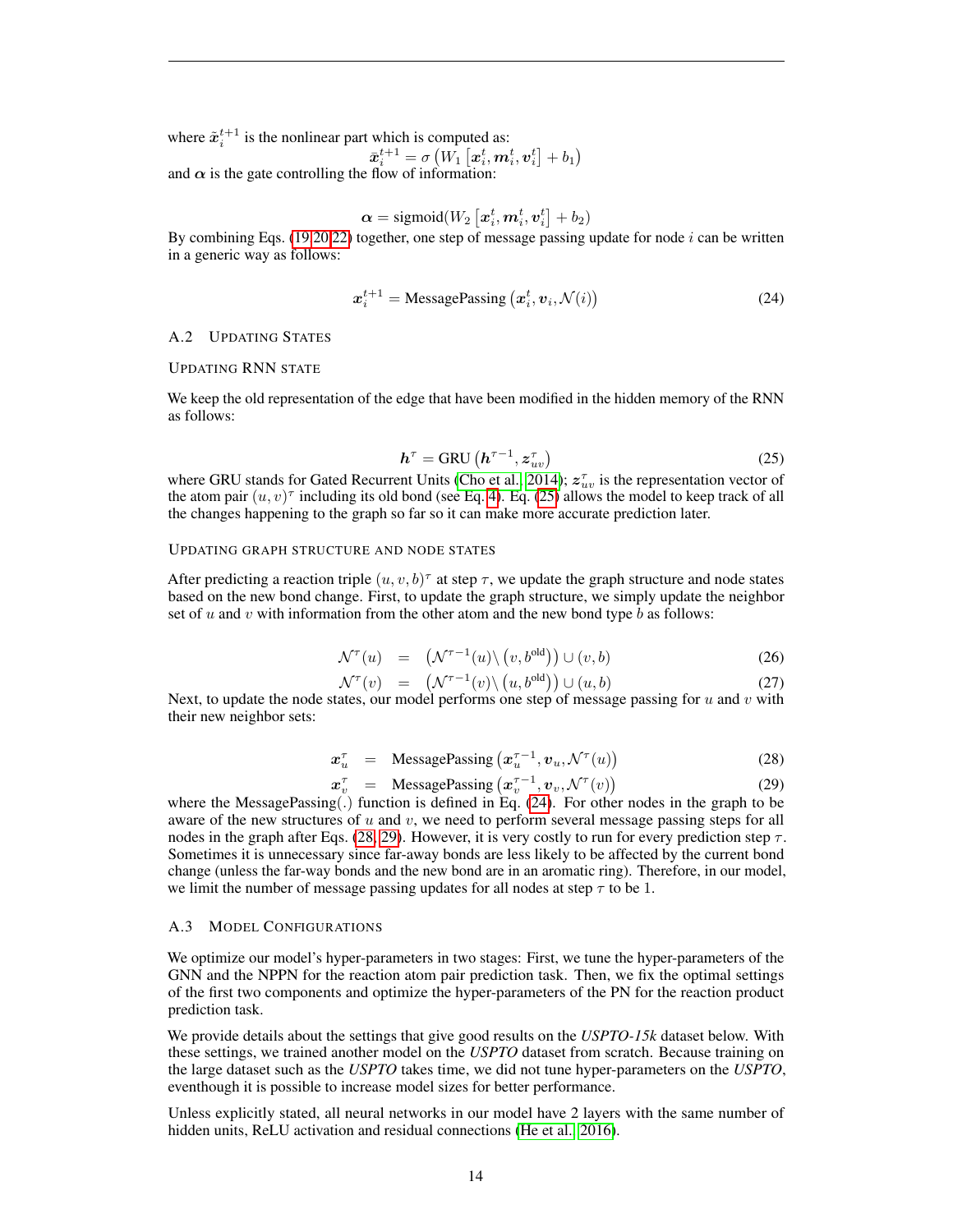| Atom attribute        | Data type |
|-----------------------|-----------|
| Degree                | numeric   |
| Explicit valence      | numeric   |
| Explicit number of Hs | numeric   |
| Charge                | numeric   |
| Part of a ring        | boolean   |

Table 4: Data types of atom attributes.

<span id="page-14-1"></span>Graph Neural Network (GNN) There are 72 different types of atom depending on their atomic numbers and 5 different types of bond including NULL, SINGLE, DOUBLE, TRIPLE and ARO-MATIC. The size of embedding vectors for atom and bond are 51 and 21, respectively. Apart from atom type, each atom has 5 more attributes listed in Table [4.](#page-14-1) These attributes are normalized to the range of [0, 1] and are concatenated to the atom embedding vector to form a final atom feature vector of size 56. The state vector and the neighbor message vector for an atom both have the size of 99. The number of message passing steps is 6.

Node Pair Prediction Network (NPPN) This component consists of two parts. The first part computes the representation vector  $z_{ij}$  of an atom pair  $(i, j)$  using a neural network with hidden size of 71. The second part maps  $z_{ij}$  to an unnormalized score  $s_{ij}$  using the function  $f^{\text{atom pair}}$  (see Eqs. [\(3,](#page-3-1)[5\)](#page-3-0)). This function is also a neural network with hidden size of 51.

Policy Network (PN) The recurrent network is a GRU [\(Cho et al., 2014\)](#page-10-15) with 101 hidden units. The value function  $V_{\phi}$  is a neural network with 99 hidden units. The two functions  $f^{\text{signal}}$  for computing signal scores (see Eq. [\(6\)](#page-4-1)) and  $f<sup>bond</sup>$  for computing scores over bond types (see Eq. [\(8\)](#page-4-2)) are neural networks with 81 hidden units.

Training At each step, we set the reward to be 1.0 for correct prediction of signal/atom pair/bond type and -1.0 for incorrect prediction. After the prediction sequence is terminated (zero signal was emitted), we check whether the entire set of predicted reaction triples is correct or not. If it is correct, we give the model a reward value of 2.0, otherwise -2.0. From the rewards and estimated values for signal, atom pair and bond type, we define the Advantage Actor Critic loss (A2C) as in Eq. [\(14\)](#page-5-0). The coefficients of components in the final loss  $\mathcal L$  are set empirically as follows:

$$
\mathcal{L} = \mathcal{L}^{\text{A2C}} + 0.5 \times \mathcal{L}^{\text{value}} + \mathcal{L}^{\text{atom pair}} + 0.2 \times \mathcal{L}^{\text{over length}} + 0.2 \times \mathcal{L}^{\text{in top } K}
$$

We trained our model using Adam (Kingma  $\&$  Ba, 2015) with the initial learning rate of 0.001 for both *USPTO-15k* and *USPTO*. For *USPTO-15k*, the learning rate will decrease by half if the *Precision@1* does not improve on the validation set after 1,000 steps until it reaches the minimum value of  $5 \times 10^{-5}$ . For *USPTO*, the decay rate is 0.8 after every 500 steps of no improvement until reaching the minimum learning rate is  $2 \times 10^{-5}$ . The maximum number of training iterations is  $10^6$ and the batch size is 20.

## <span id="page-14-0"></span>A.4 DECODING WITH BEAM SEARCH

For decoding, our model generates a sequence of reaction triples (including the stop signal)  $(\xi, u, v, b)$ by taking the best  $(u, v)$  and b at every step until it outputs a zero signal  $(\xi = 0)$ . In other words, it computes the argmax of  $p((\xi, u, v, b)^\tau \mid \mathcal{G}, (\xi, u, v, b)^{0:\tau-1})$  at every step  $\tau$ . However, this algorithm is not robust for the sequence generation task because just a single error at a step may destroy the entire sequence. To overcome this issue, we employ beam search for decoding.

During beam search, we keep track of  $N > 1$  best subsequences at every step  $\tau$ . N is called beam width. Instead of modeling the conditional distribution of generating an output at the current step  $\tau$ , we model the joint distribution of the whole subsequence that has been generated from 0 to  $\tau$ :

<span id="page-14-2"></span>
$$
\log p\left((\xi, u, v, b)^{0:\tau}|\mathcal{G}\right) = \log p\left((\xi, u, v, b)^{\tau}|\mathcal{G}, (\xi, u, v, b)^{0:\tau-1}\right) + \log p\left((\xi, u, v, b)^{0:\tau-1}|\mathcal{G}\right)
$$
\n(30)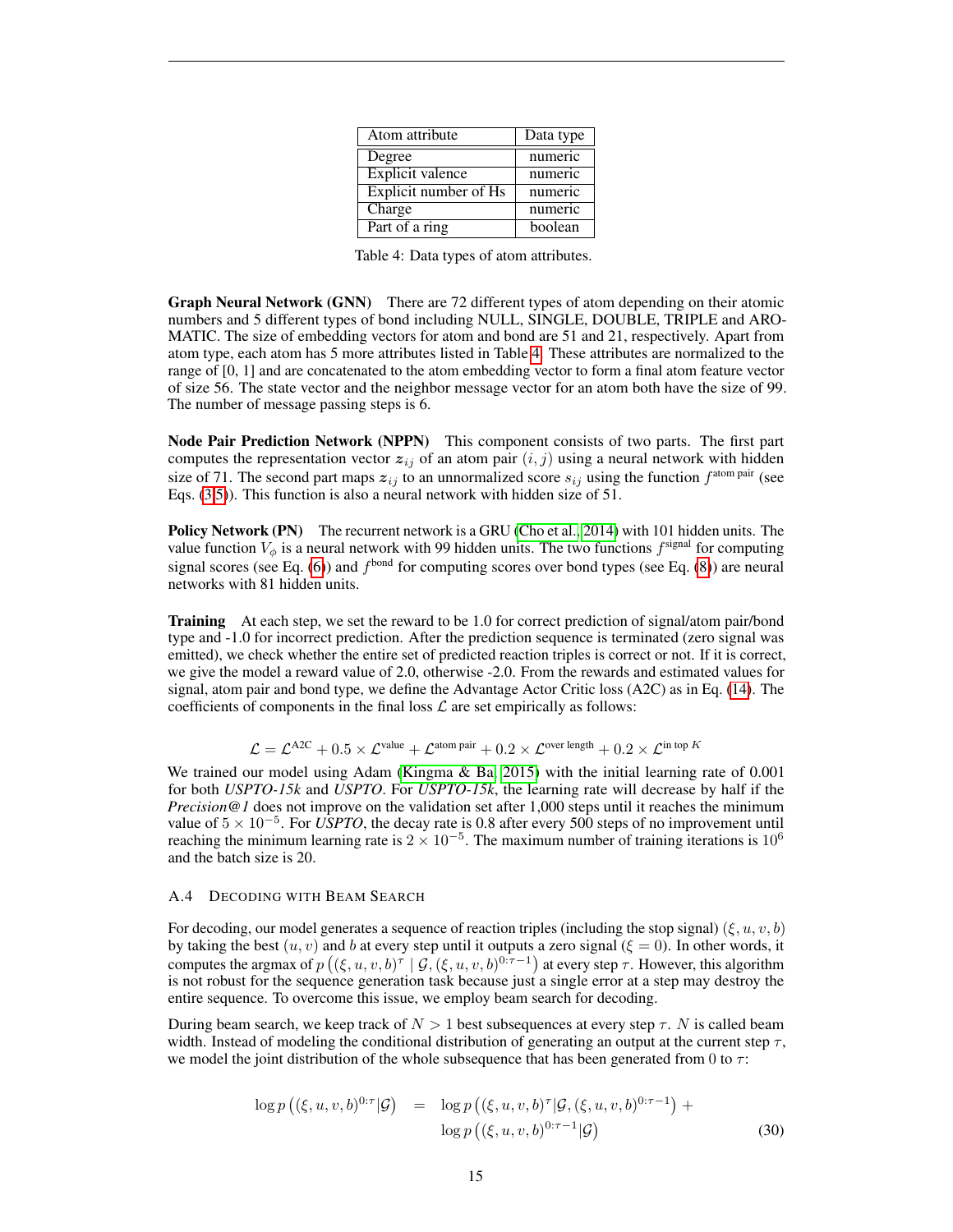<span id="page-15-2"></span>

| Beam width | Precision@k |       |       |       |       |       |       |  |
|------------|-------------|-------|-------|-------|-------|-------|-------|--|
|            |             | 2     | 3     |       | 10    | 15    | 20    |  |
|            | 74.49       |       |       |       |       |       |       |  |
|            | 72.21       | 80.65 |       |       |       |       |       |  |
|            | 72.21       | 79.54 | 82.29 | 84.27 |       |       |       |  |
| 10         | 72.15       | 79.54 | 82.19 | 83.93 | 86.01 |       |       |  |
| 15         | 72.15       | 79.54 | 82.16 | 83.93 | 86.11 | 86.98 |       |  |
| 20         | 74.56       | 80.72 | 82.62 | 84.23 | 86.14 | 87.04 | 87.55 |  |

Table 5: Reaction product prediction results using beam search with different values of beam width on *USPTO-15k*.

Computing all configurations of  $(\xi, u, v, b)^\tau$  jointly is very memory demanding, however. Thus, we decompose the first term as follows:

$$
\log p\left( (\xi, u, v, b)^{\tau} | \mathcal{G}, (\xi, u, v, b)^{0:\tau-1} \right) = \log p\left( \xi^{\tau} | \mathcal{G}, (\xi, u, v, b)^{0:\tau-1} \right) + \log p\left( (u, v)^{\tau} | \xi^{\tau}, \mathcal{G}, (\xi, u, v, b)^{0:\tau-1} \right) + \log \left( b^{\tau} | (\xi, u, v)^{\tau}, \mathcal{G}, (\xi, u, v, b)^{0:\tau-1} \right)
$$

At step  $\tau$ , we do beam search for the signal  $\xi^{\tau}$ , then the atom pair  $(u, v)^{\tau}$  and finally the bond type  $b^{\tau}$ . Algorithm [1](#page-16-0) describes beam search in detail. Some notable technicalities are:

- We only do beam search for  $(u, v)$  and b if the prediction is ongoing, i.e., when  $\xi^{\tau} = 1$ . To keep track of this, we use a boolean vector C of length N with  $C^0$  is initialized to be all true.
- To avoid beam search favoring short sequences, we normalize the log probability scores over sequence lengths. This is shown in lines [10, 17, 32](#page-14-2) and [47](#page-16-0)

## BEAM WIDTH ANALYSIS

Table [5](#page-15-2) reports how beam width affects the decoding performance on the *USPTO-15k* dataset. Surprisingly, the top-1 accuracy in case of beam width<sup>[3](#page-15-3)</sup> of 1 is higher than the those when beam widths range from 2 to 15. It means that large beam width is not always good in our situation. However, at beam width of 20, our beam search achieves the best results for different values of  $k$ . Thus, we set the beam width to 20 in subsequent experiments.

## <span id="page-15-0"></span>A.5 USING REAGENT INFORMATION EXPLICITLY

As can be seen from Table [6,](#page-17-0) reagent molecules account for about a half of the input molecules on average and 60-80% of all reactions containing reagents. It suggests that the proper use of reagent information will lead to better prediction. In our model, before computing the scores for all atom pairs, we append to the representation vector of every atom a binary scalar indicating whether this atom comes from a reagent molecule or not. Then, at the top- $K$  atom pair selection step, we also exclude all atom pairs that have either atoms belong to a reagent molecule. The improvement in prediction accuracy on the validation set of *USPTO-15k* is shown in Fig. [4.](#page-17-1)

## <span id="page-15-1"></span>A.6 COMPARISON WITH ELECTRO

In method Both GTPN and ELECTRO [\(Bradshaw et al., 2018\)](#page-10-5) are able to explain the mechanism behind a reaction. ELECTRO regards a reaction as an ordered sequence that alternates between removing and adding a single bond. Our model, on the other hand, assumes no specific order of transformations as well as the amount of valences that a bond can change. Thus, our model is more generic than ELECTRO and can cover a much larger set of reactions.

<span id="page-15-3"></span> $3$ Note that beam search with beam width = 1 is different from greedy search as in beam search, as we model the whole sequence probability.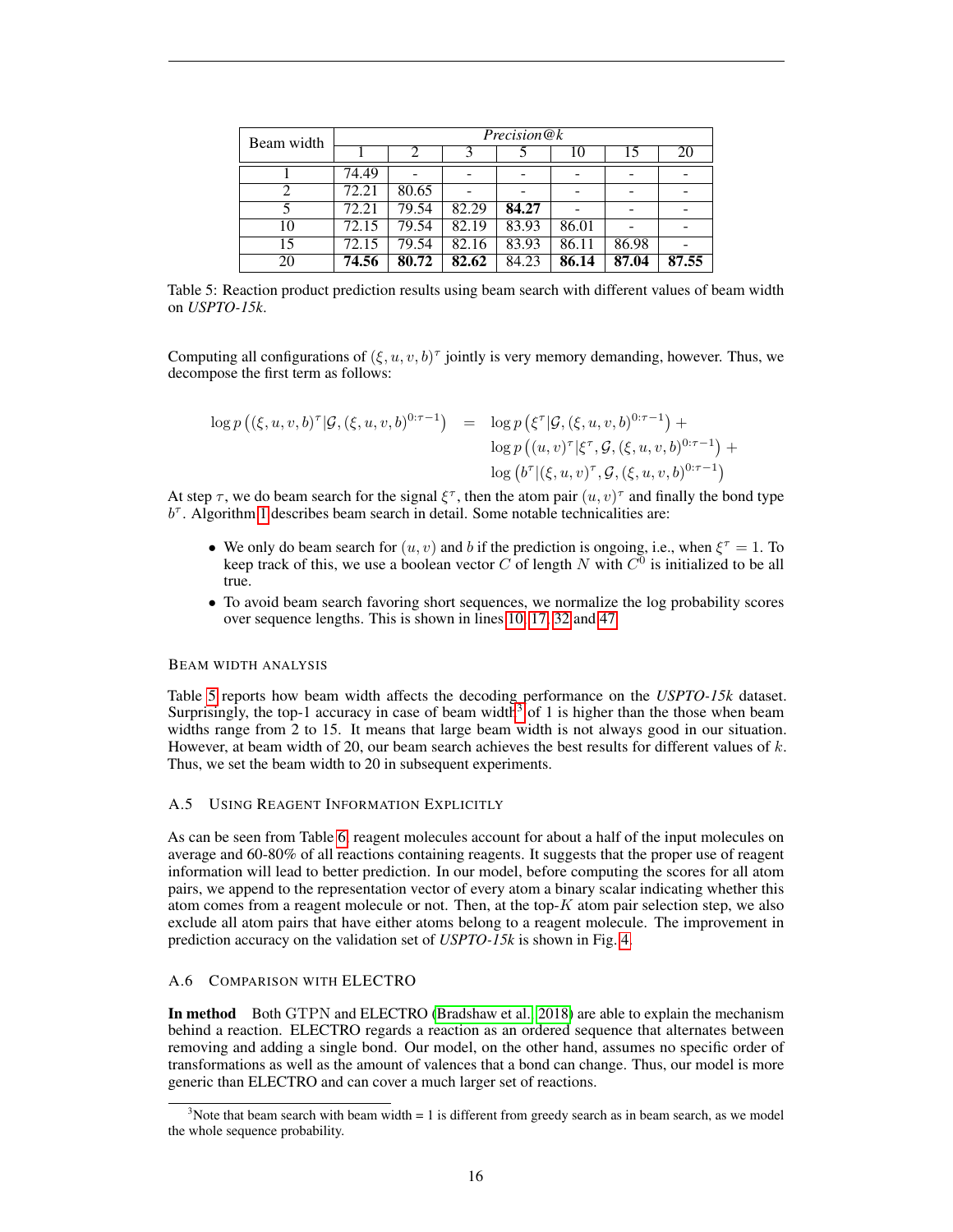<span id="page-16-0"></span>Algorithm 1 Reaction triple prediction using beam search.

**Input:** A multi-graph  $\mathcal G$  consisting of reactant and reagent molecules, number of bond types  $E$ , max prediction steps  $T$ , beam width  $N$ 1:  $P^0 = \{(-1, -1, -1, -1), \ldots\}$  $\triangleright$  The best N subsequences of  $(\xi, u, v, b)$ 2:  $S^0 = [0, ...]$  $\triangleright$  The length-normalized log joint probabilities of the best N subsequences 3:  $C^0 =$  True, ...  $\triangleright$ The continuation indicator of the best N subsequences 4: Perform  $L$  steps of message passing for all nodes using Eq.  $(1)$ 5:  $x_i^0$  $▶$ **The initial states of all nodes before decoding** 6:  $\mathcal{N}^0(i) = \mathcal{N}(i) \ \forall i \in \mathcal{V}$ (i) = N (i) ∀i ∈ V .*The initial neighbor set of all nodes before decoding* 7:  $\boldsymbol{h}^0$  $\triangleright$ The initial RNN hidden state before decoding 8: for  $\tau$  from 1 to  $T$  do 9: Find the top K atom pairs  $\{(u_k, v_k)^{\tau} \mid k = \overline{1, K}\}\$ using Eqs. [\(4,5\)](#page-3-0)  $10:$  $\tau^{\tau-1;0} = S^{\tau-1} \times \frac{\tau-1}{\tau}$ <br>  $\tau^{\tau-1;0} = P^{\tau-1}; C^{\tau-1;0} = C^{\tau-1}$ .*Superscript* 0 *denotes the sub-step 0*  $11:$ 12: *Beam search for continuation signals* 13: 14:  $R^{\text{signal}} = \emptyset$  *bStores the log joint probabilities for*  $N \times 2$  *possible signals* 15: **for** *n* from 1 to  $N$  **do** 16: Compute  $p\left(\xi^{\tau} \mid P_n^{\tau-1,0}\right)$  using Eq. [\(6\)](#page-4-1) 17: Add  $C^{\tau-1;0} \times \frac{1}{\tau} \log p \left( \xi^{\tau} = \delta \mid P_n^{\tau-1;0} \right) + S_n^{\tau-1;0}$  to  $R^{\text{signal}}$  for  $\delta \in \{\text{True}, \text{False}\}$ 18: end for 19: Sort  $R^{\text{signal}}$  in descending order  $20:$  $\tau^{-1;1} = R_{0:N}^{\text{signal}}$ 21:  $\bar{\xi}^{\tau} \equiv$  output signal of N beams in  $R_{0:N}^{\text{signal}}$  $22:$  $\tau^{-1,1} \equiv \text{indices of } N \text{ beams in } R_{0:N}^{\text{signal}}$  $23:$  $\tau^{-1,1} = \text{extract}\left(P^{\tau-1,0}, I^{\tau-1,1}\right)$  $24:$  $\tau^{-1;1} = \text{extract}(C^{\tau-1;0}, I^{\tau-1;1})$  $25:$  $\zeta_n^{\tau-1;1} = C_n^{\tau-1;1} \wedge \xi_n^{\tau} \ \forall n \in \overline{1,N}$ 26: 27: *Beam search for atom pairs* 28: 29:  $R^{\text{atom pair}} = \emptyset$  *bStores the log joint probabilities for*  $N \times K$  *possible atom pairs* 30: **for** *n* from 1 to  $N$  **do** 31: Compute  $p((u, v)^{\tau} | \bar{\xi}_n^{\tau}, P_n^{\tau-1;1})$  using Eq. [\(7\)](#page-4-3) 32: Add  $C^{\tau-1;1} \times \frac{1}{\tau} \log p((u, v)_{k}^{\tau} | \xi_n^{\tau}, P_n^{\tau-1;1}) + S_n^{\tau-1;1}$  to  $R^{\text{atom pair}} \forall k \in \overline{1, K}$ 33: end for 34: Sort  $R^{\text{atom pair}}$  in descending order  $35:$  $\tau$ <sup>-1;2</sup> =  $R_{0:N}^{\text{atom pair}}$ 36:  $(\bar{u}, \bar{v})^{\tau} \equiv$  output atom pair of N beams in  $R_{0:N}^{\text{atom pair}}$  $37:$  $\tau^{-1,2} \equiv \text{indices of } N \text{ beams in } R^{\text{atom pair}}_{0:N}$  $38:$  $\tau^{-1,2}$  = extract  $(P^{\tau-1,1}, I^{\tau-1,2})$  $39:$  $\tau^{-1,2}$  = extract  $(C^{\tau-1,1}, I^{\tau-1,2})$  $40:$  $\bar{\tau}$  = extract  $(\bar{\xi}^{\tau}, I^{\tau-1,2})$ 41: 42: *Beam search for bonds* 43: 44:  $R^{bond} = \emptyset$  *Stores the log joint probabilities for*  $N \times B$  *possible bonds*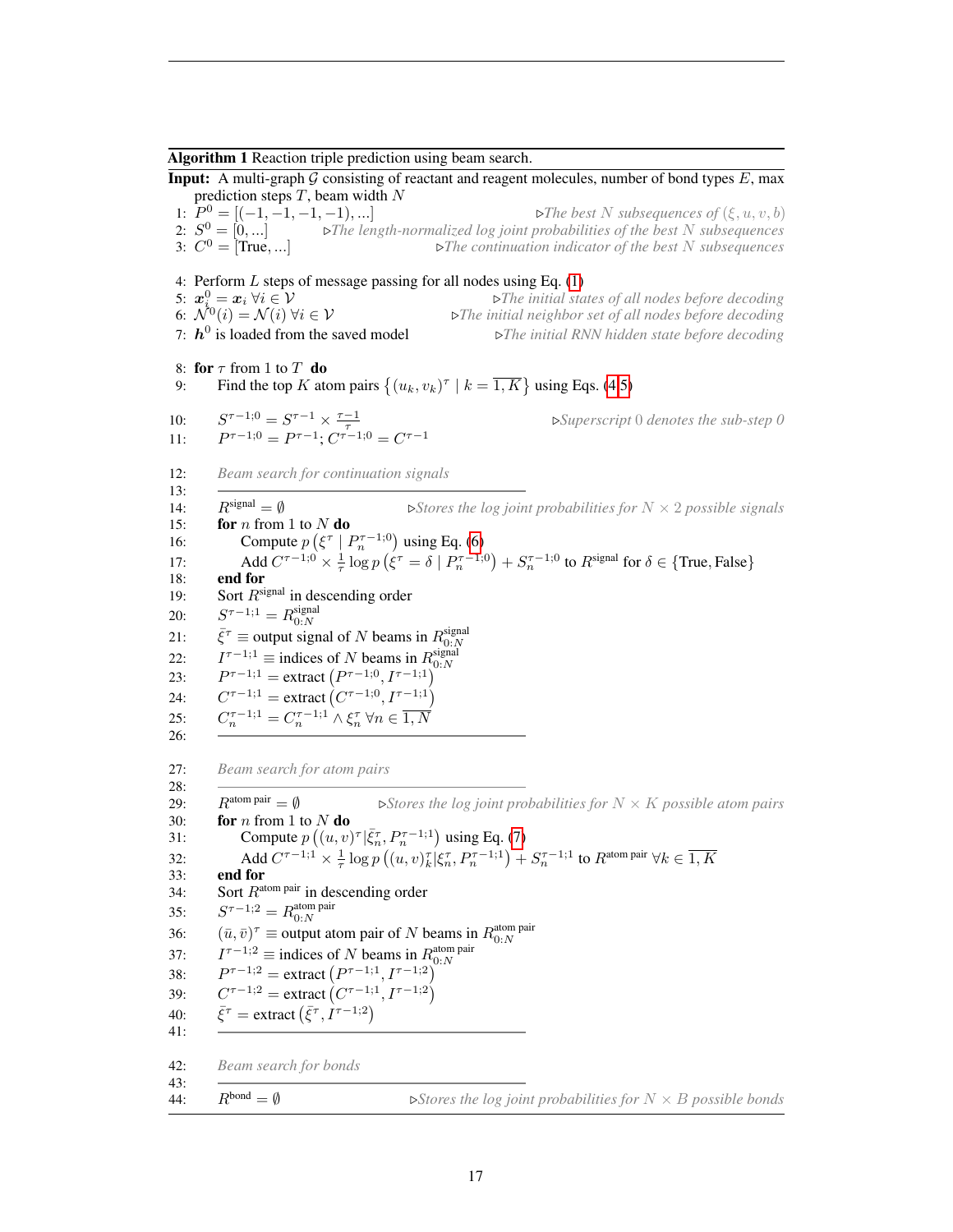Algorithm 2 Reaction triple prediction using beam search (cont.)

45: for *n* from 1 to  $N$  do 46: Compute  $p\left(b^{\tau} \mid (\bar{\xi}, \bar{u}, \bar{v})^{\tau}_{n}, P^{\tau-1}_{n}\right)$  using Eq. [\(8\)](#page-4-2) 47: Add  $C^{\tau-1,2} \times \frac{1}{\tau} \log p \left( b^{\tau} = \beta \mid (\bar{\xi}, \bar{u}, \bar{v}), P_n^{\tau-1} \right) + S_b^{\tau-1}$  to  $R^{\text{bond}} \forall \beta \in \overline{1, B}$ 48: **end for**<br>49: **Sort**  $R^{bq}$ 49: Sort  $R^{\text{bond}}$  in descending order 50: S  $\tau$ <sup>-1;3</sup> =  $R_{0:N}^{\text{bond}}$  $51:$  $\tau \equiv$  output bond of N beams in  $R_{0:N}^{\text{bond}}$ 52:  $\tau^{-1,3} \equiv$  indices of N beams in  $R_{0:N}^{\text{bond}}$  $53:$  $\tau^{-1,3}$  = extract  $(P^{\tau-1,2}, I^{\tau-1,3})$  $54:$  $\tau^{-1,3}$  = extract  $(C^{\tau-1,2}, I^{\tau-1,3})$ 55:  $\bar{\tau}$  = extract  $(\bar{\xi}^{\tau}, I^{\tau-1,3})$ 56:  $(\bar{u}, \bar{v})^{\tau} = \text{extract}\left((\bar{u}, \bar{v})^{\tau}, I^{\tau-1,3}\right)$ 57: 58:  $\tau = S^{\tau-1,3}$ ;  $C^{\tau} = C^{\tau-1,3}$ 59:  $P_n^{\tau} = \text{append}\left(P_n^{\tau-1,3}, (\bar{\xi}, \bar{u}, \bar{v}, \bar{b})_n^{\tau}\right)$ 60: **for** *n* from 1 to  $N$  **do** 61: Update the  $\mathcal{N}^{\tau}(\bar{u}_n)$  and  $\mathcal{N}^{\tau}(\bar{v}_n)$  for all  $n = \overline{1, N}$  using Eqs. [\(26,27\)](#page-13-5) 62: Update  $x_{\bar{u}_n}^{\tau}$  and  $x_{\bar{v}_n}^{\tau}$  using Eq. [\(1\)](#page-3-2) 63: Perform  $\hat{m}$  steps of message passing for all nodes in the graph 64: Update  $h^{\tau}$  using Eq. [\(25\)](#page-13-2) 65: end for 66: end for Output:  $P^T, S^T$ 

<span id="page-17-0"></span>

| Dataset      |       | <i>n</i> eactions   | <i>n</i> eagents over |  |
|--------------|-------|---------------------|-----------------------|--|
|              |       | containing reagents | input molecules       |  |
|              | train | $63.1\%$            | 41.3%                 |  |
| $USPTO-15k$  | valid | 65.3%               | 42.3%                 |  |
|              | test  | 63.6%               | $40.9\%$              |  |
|              | train | 79.7%               | 54.0%                 |  |
| <b>USPTO</b> | valid | $80.0\%$            | 54.4%                 |  |
|              | test  | $79.9\%$            | $54.2\%$              |  |

<span id="page-17-1"></span>Table 6: Proportion of reactions containing reagents and proportion of reagents over input molecules on *USPTO-15k* and *USPTO*.



Figure 4: Learning curves of our model with and without using reagent information explicitly on *USPTO-15k*.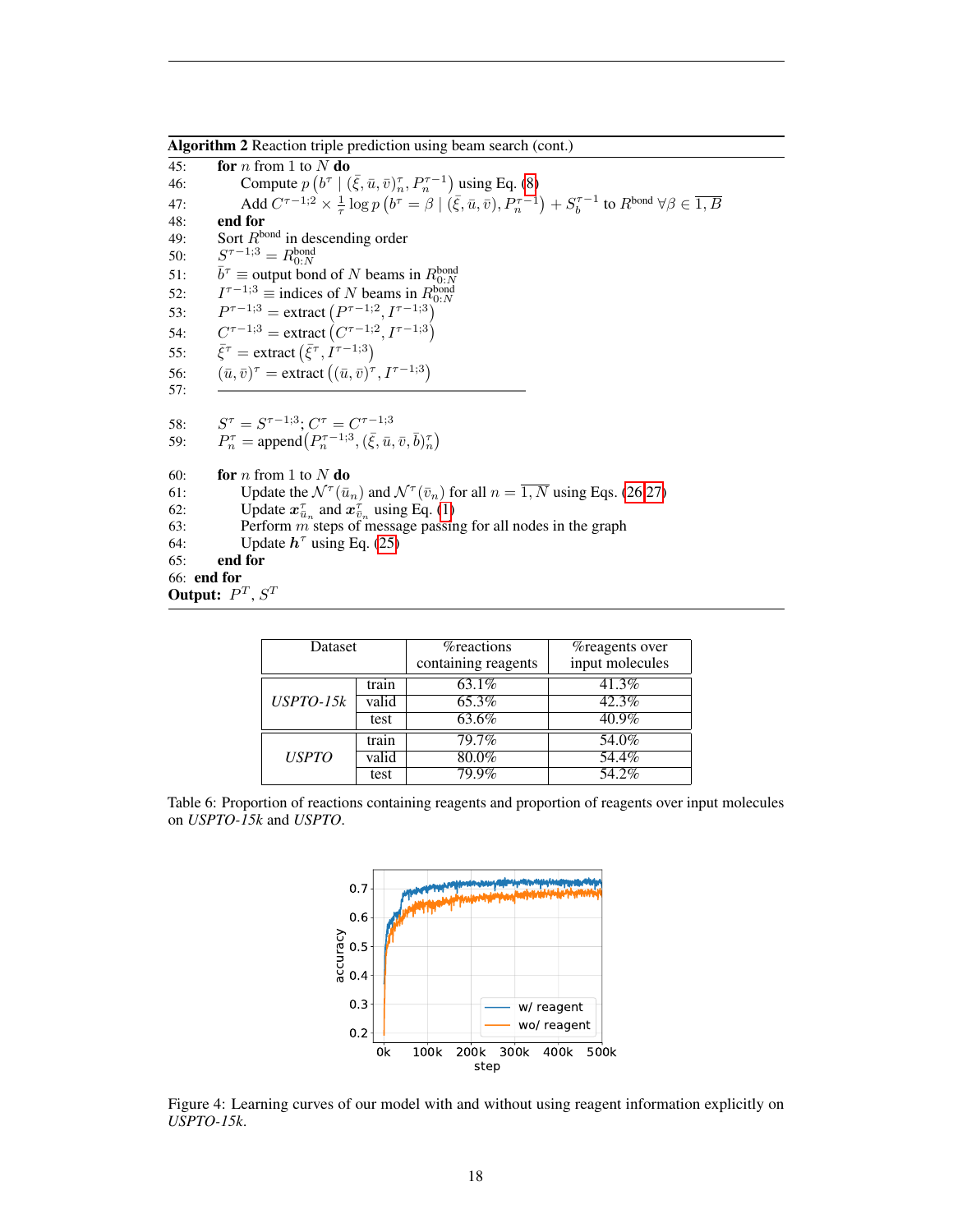<span id="page-18-0"></span>

| Model                                | Processed USPTO |       |       |  |
|--------------------------------------|-----------------|-------|-------|--|
|                                      | P@1             | P@3   | P@5   |  |
| WLDN $(\text{Jin et al.}, 2017)$     | 84.0            | 911   | 92.3  |  |
| ELECTRO (Bradshaw et al., 2018)      | 87.0            | 94.5  | 95.9  |  |
| $GTPN^{\diamond\spadesuit\clubsuit}$ | 87.35           | 90.22 | 90.68 |  |

Table 7: Results for the reaction prediction task. *P@k* is the precision at k. Best results are highlighted in bold. Meanings of markers in our model:  $\diamond$ : With beam search (beam width = 20),  $\bullet$ : Invalid product removal, ♣: Duplicate product removal.



<span id="page-18-1"></span>Figure 5: Performance with respect to different numbers of bond changes. (a) Top-1 accuracy. (b) Errors grouped by length. In (a), blue: all reactions having that sequence length; orange: correct predicted reactions. In (b), red: the predicted sequence is shorter (than the groundtruth sequence); **green**: the predicted and the groundtruth have the same length; **blue**: the predicted sequence is longer; number indidate the average length.

In performance To do a fair comparison with ELECTRO [\(Bradshaw et al., 2018\)](#page-10-5), we follow their procedure described in the paper to prepare a new test set that contains only reactions with linear chain topology and single-valence bond changes. It results in 29,808 reactions, close to the reported number of 29,360 in [\(Bradshaw et al., 2018\)](#page-10-5). We reuse our old model (see Section [3.4\)](#page-8-1) trained on the original *USPTO* dataset. We also use beam search decoding and post-processing as similar to [\(Bradshaw et al., 2018\)](#page-10-5). From Table [7,](#page-18-0) we see that GTPN achieves the highest top-1 accuracy of 87.35%, outperforming ELECTRO and WLDN by 0.35% and 3%, respectively. For the top-3 and top-5 accuracies, our model, however, does worse than the other two. Especially, while both ELECTRO and WLDN have big jumps from *P@1* to *P@3* with about 7% improvement, GTPN only has 3% increase. We conjecture that this problem mainly comes from the fact that GTPN was not optimized on the compatible training and validation sets.

#### A.7 ERROR ANALYSIS

In this section, we analyze several error types that our model makes during prediction. All the results below are computed on the *USPTO-15k* dataset by using beam search decoding with the beam width  $N = 20$  and no post-processing.

Errors grouped by number of bond changes Fig. [5](#page-15-2) shows the top-1 accuracies for reactions with different number of bond changes. Our model performs poorly on reactions with many bond changes. However, those kinds of reactions only accounts for a small proportion in the dataset. From Fig. [5b,](#page-18-1) we see that the lengths of the error sequences tends to be shorter than the lengths of the groundtruth sequences.

Errors caused by signal/atom pair/bond type We define a sub-action causing error as the first sub-action that our model makes a wrong decision. In Fig. [6a,](#page-19-0) we plot the the proportion of errors with respect to the three kinds of sub-actions. Clearly, atom pair prediction causes the most errors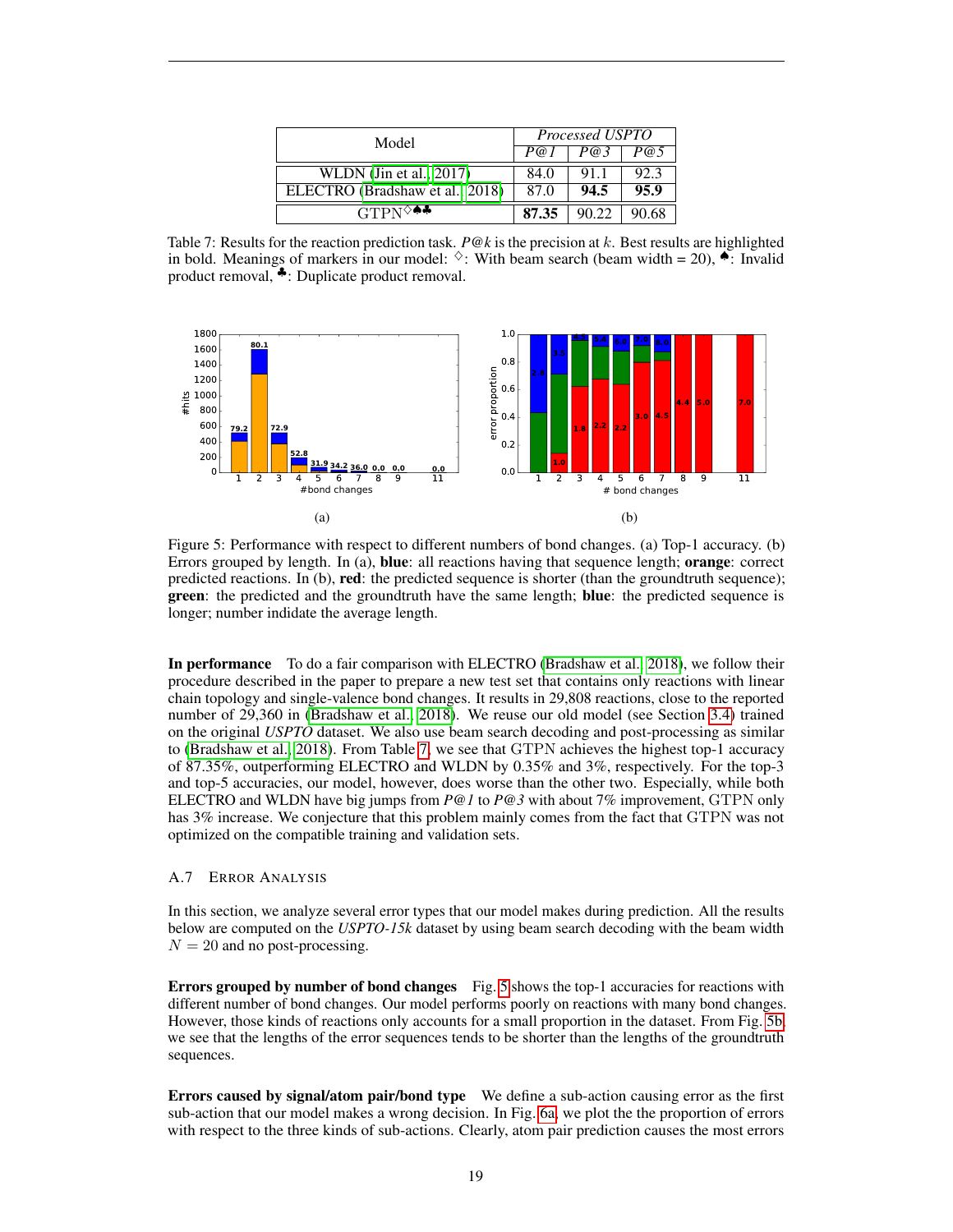<span id="page-19-0"></span>

<span id="page-19-1"></span>Figure 6: Errors grouped by the first incorrect sub-actions (a), and errors caused by symmetric structures (b).

(nearly two third). This makes sense because this sub-action is harder than signal prediction and bond type prediction. Therefore, more effort should be put on improving the prediction of atom pairs.

Errors caused by symmetry There exists cases in which different sequences of bond changes can result in the same products due to symmetric graph structures. Errors caused by symmetry account for 5.7% of the top-1 errors on the *USPTO-15k* dataset as shown in Fig. [6b.](#page-19-1) For better understanding, we provide a short list of wrong reaction triple predictions caused by symmetry in Fig. [7.](#page-20-0) In this list, the top-1 products (along the second column) are incorrect while the top-2 products (along the third column) are correct though both have the same probability.